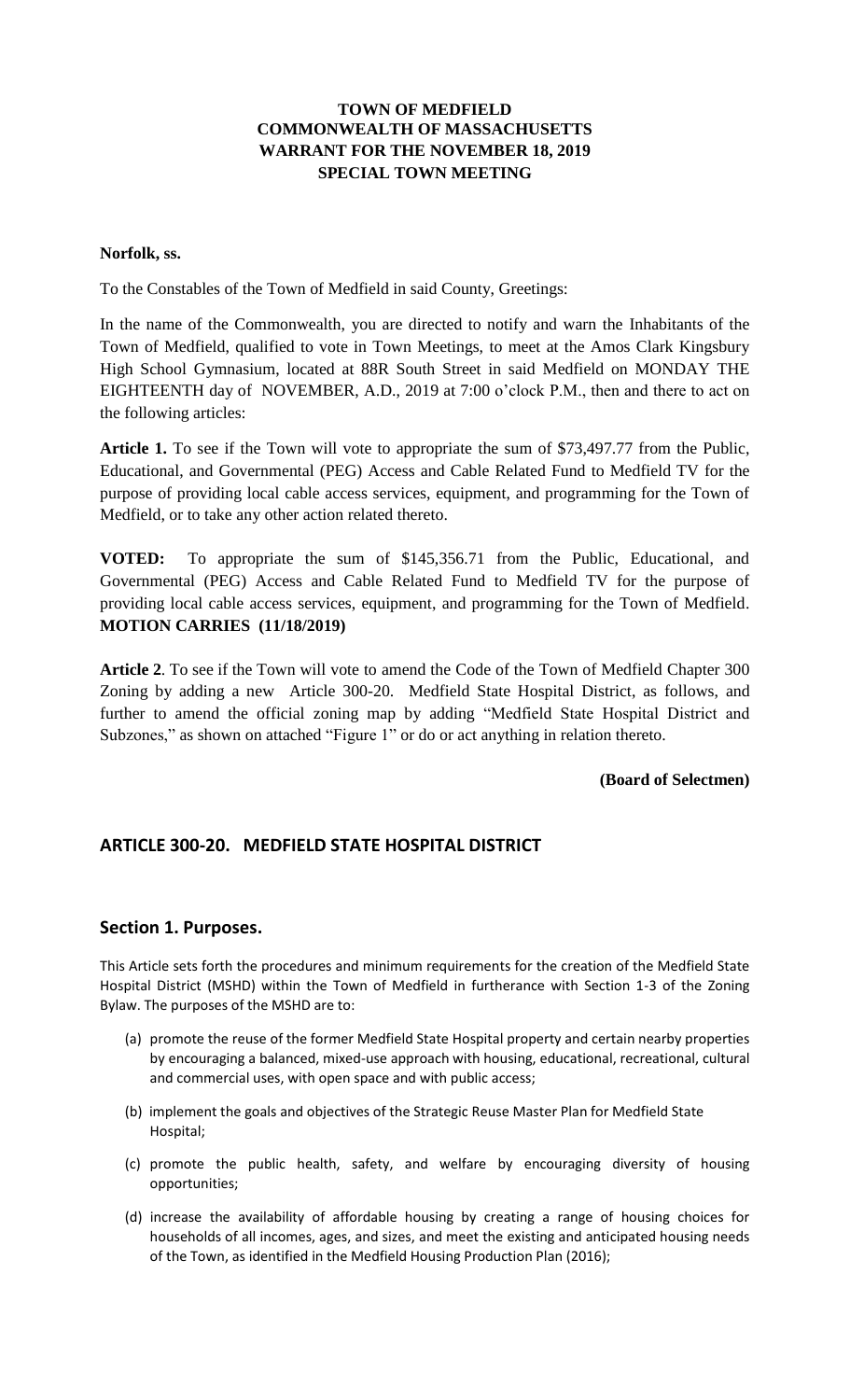- (e) ensure high quality site reuse and redevelopment planning, architecture and landscape design that enhance the distinct visual character and identity of the Medfield State Hospital area and provide a safe environment with appropriate amenities;
- (f) encourage preservation and rehabilitation of historic buildings;
- (g) encourage the adoption of energy and water efficient building practices and sustainable construction methods and practices;
- (h) establish design principles and guidelines and ensure predictable, fair and cost-effective development review and permitting;

### **Section 2. Definitions.**

For purposes of this Article only, the following definitions shall apply. Capitalized terms used but not defined in this Article shall have the meanings ascribed to them in Article 2.

**Administering Agency** is the Medfield Board of Selectmen, or such other committee or organization as may be designated by the Medfield Board of Selectmen, with the power to monitor and enforce compliance with the provisions of this Article related to Affordable Housing, including but not limited to enforcement and oversight with respect to (i) rental rates and sales prices; (ii) income eligibility determinations for households applying for Affordable Housing; (iii) marketing of Affordable Housing pursuant to an approved housing marketing and resident selection plan; and (iv) recording of Affordable Housing Restrictions. In a case where the Administering Agency cannot adequately carry out its administrative duties, upon certification of this fact by the Medfield Board of Selectmen, such duties shall devolve to and thereafter be administered by an alternative committee or organization designated by the Medfield Board of Selectmen.

**Affordable Homeownership Unit** is a unit of Affordable Housing required to be sold to an Eligible Household.

**Affordable Housing** is one or more housing units subject to an affordable housing restriction, deed rider or other restriction running with the land that requires such units to be affordable to and occupied by Eligible Households.

**Affordable Housing Restriction** is an affordable housing restriction, deed rider or other restriction running with the land affecting one or more Affordable Units that meets the requirements set forth in MGL c. 184, §31 and this Article.

**Affordable Rental Unit** is a unit of Affordable Housing required to be rented to an Eligible Household.

**Affordable Unit** is either an Affordable Rental Unit or an Affordable Homeownership Unit.

**Applicant** is any person or entity having a legal or equitable interest in a Proposed Project or the authorized agent of any such person or entity.

**Application** is a petition for Plan Approval filed with the Plan Approval Authority by an Applicant and inclusive of all required documentation as specified in administrative rules adopted pursuant to Sections 9 and 10 of this Article.

**Artist Live/Work Dwelling** is a residential unit in which up to 50% of the gross floor area may be used for the production, display and sale of arts and crafts made on premises by the occupant of such unit. Additionally, for the purposes of this Article, this term shall also mean a building or buildings where a portion of the total space is used for residential purposes and other portions, not to exceed 50% of the gross floor area of the building or buildings are used for the production, display and sale of arts and crafts produced by the residents thereof.

**As-of-Right** is a use permitted under Section 5 of this Article without need for a special permit, variance, zoning amendment, or other form of zoning relief. A Proposed Project that requires Plan Approval by the Plan Approval Authority pursuant to Sections 9 through 13 shall be considered an as-of-right Proposed Project.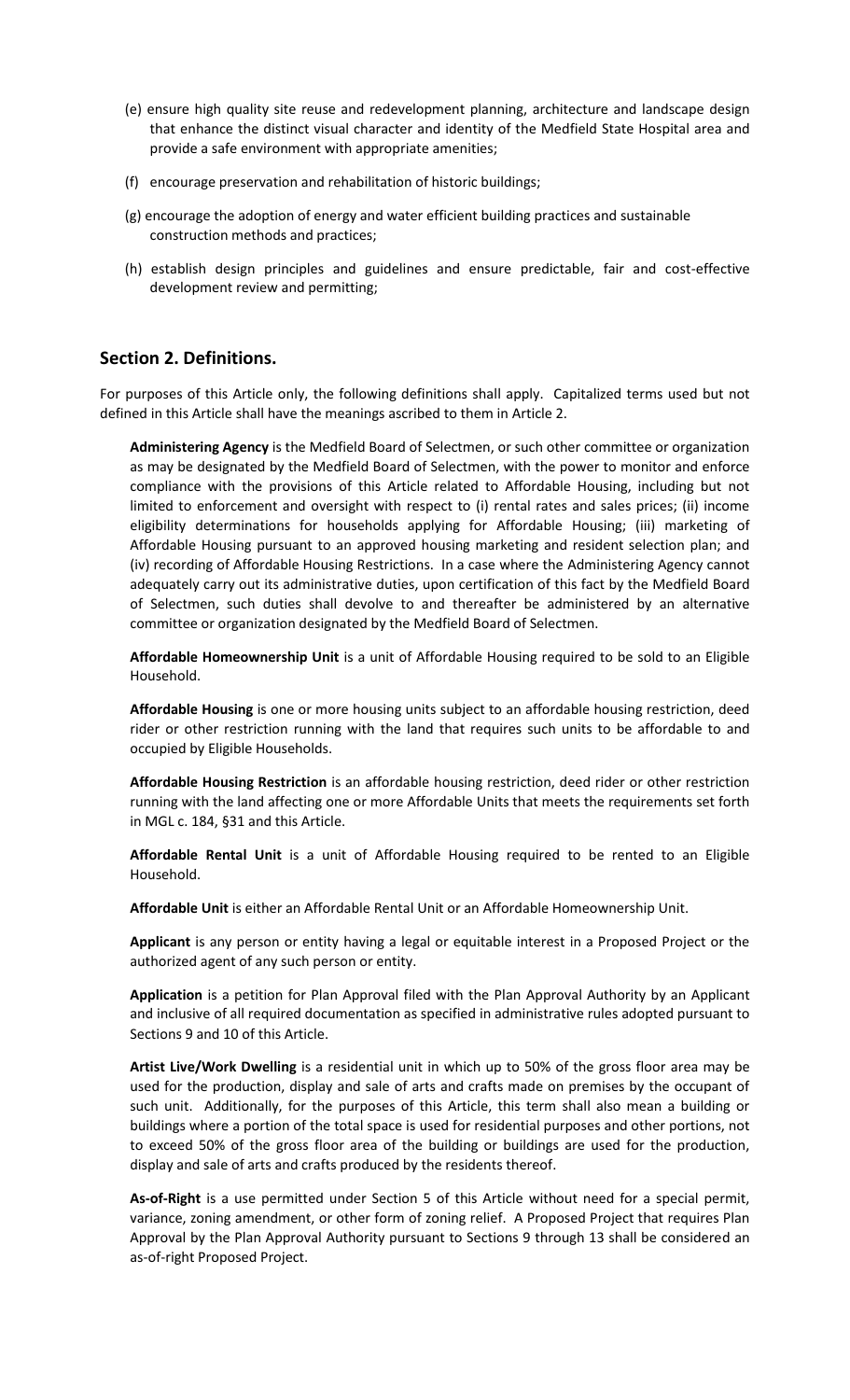**Assisted Living** means housing units and associated facilities designed for the elderly who require daily assistance but who do not require nursing home care. An Assisted Living Housing Unit consists of a room or group of rooms for one or more persons with provisions for living and sleeping for the exclusive use of the individual or household unit. Assisted Living housing units may provide cooking and sanitary facilities. Associated or shared facilities may include common dining facilities with limited meals, housekeeping services, and common space for social, educational and recreational activities. Assisted Living provides personal services, medical monitoring and supervision. Assisted Living shall refer to certified Assisted Living Residences only, as defined and certified under MGL, Chapter 19D, and as regulated under 651 CMR 12.00

**Best Management Practices** (**BMPs**) are structural, vegetative, or managerial practices designed to treat, prevent, or reduce degradation of water quality due to stormwater runoff and snow melt.

**Continuing Care Retirement Community (CCRC)** is a building or group of buildings providing a continuity of residential occupancy and health care for elderly persons in the form of congregate housing. This facility includes dwelling units for independent living, assisted living facilities, memory care, or a skilled nursing care facility of a suitable size to provide treatment or care of the residents. Health services should range from health monitoring for the well-elderly, to assisted living in independent living units, to nursing home care on the same site. A CCRC may also include ancillary facilities for the further enjoyment, service, or care of the residents. The facility is restricted to persons sixty (60) years of age or older or married couples or domestic partners where either the spouse or domestic partner is sixty (60) years of age or older.

**DHCD** is the Massachusetts Department of Housing and Community Development or any successor agency.

**Design Guidelines** are the standards set forth in the document entitled, "Medfield State Hospital Strategic Reuse Plan," and the Medfield State Hospital District Design Guidelines established in this bylaw. The Design Guidelines are applicable to all Proposed Projects within the MSHD. A copy of the Design Guidelines is on file in the office of the Town Clerk and the office of the Town Planner.

**Development Plan** is a plan setting forth the proposed area, location and appearance of structures, open space and landscaping for a Proposed Project(s) within the MSHD, including proposed uses, densities, number and configuration of Affordable Units, dimensions, parking, loading, and traffic circulation.

**Eligible Household** is an individual or household with an annual income not greater than eighty percent (80%) of the area-wide median income as determined by United States Department of Housing and Urban Development (HUD), adjusted for household size, with income computed using HUD's rules for attribution of income to assets.

**Eligible Subsidy** means an affordable housing subsidy awarded to a Proposed Project, provided that DHCD recognizes units produced with such subsidy as eligible for listing on its Subsidized Housing Inventory.

**HUD** is the United States Department of Housing and Urban Development or any successor agency.

**Live**/**Work Dwelling** is a dwelling unit also used for a home occupation, provided: not more than one nonresident shall be employed therein; the use is carried on strictly within the dwelling unit and not within any ancillary structure; not more than 50% of the existing floor area is devoted to such use; there shall be no display of goods or wares visible from outside the dwelling unit; there shall be no advertising visible from outside the dwelling unit other than a small nonelectrical sign not to exceed one square foot in area and carrying only the name and occupation of any occupant of the dwelling unit such as physician, artisan, teacher, day nurse, lawyer, architect, engineer, clergyman, accountant, osteopath, dentist, and similar occupations or professions; the dwelling unit so occupied shall not be rendered objectionable or detrimental to the residential character of the neighborhood due to the exterior appearance, emission of odor, gas, smoke, dust, noise, electrical disturbance or in any other way; the dwelling unit shall include no features of design not customary in buildings for residential use. Such uses as clinics, barber shops, beauty parlors, tea rooms, real estate offices, tourist homes, animal hospitals, kennels and others of a similar nature shall not be considered home occupations.

**Low Impact Development** (LID) is an approach to environmentally friendly land use planning. It includes a suite of landscaping and design techniques that attempt to maintain the natural, pre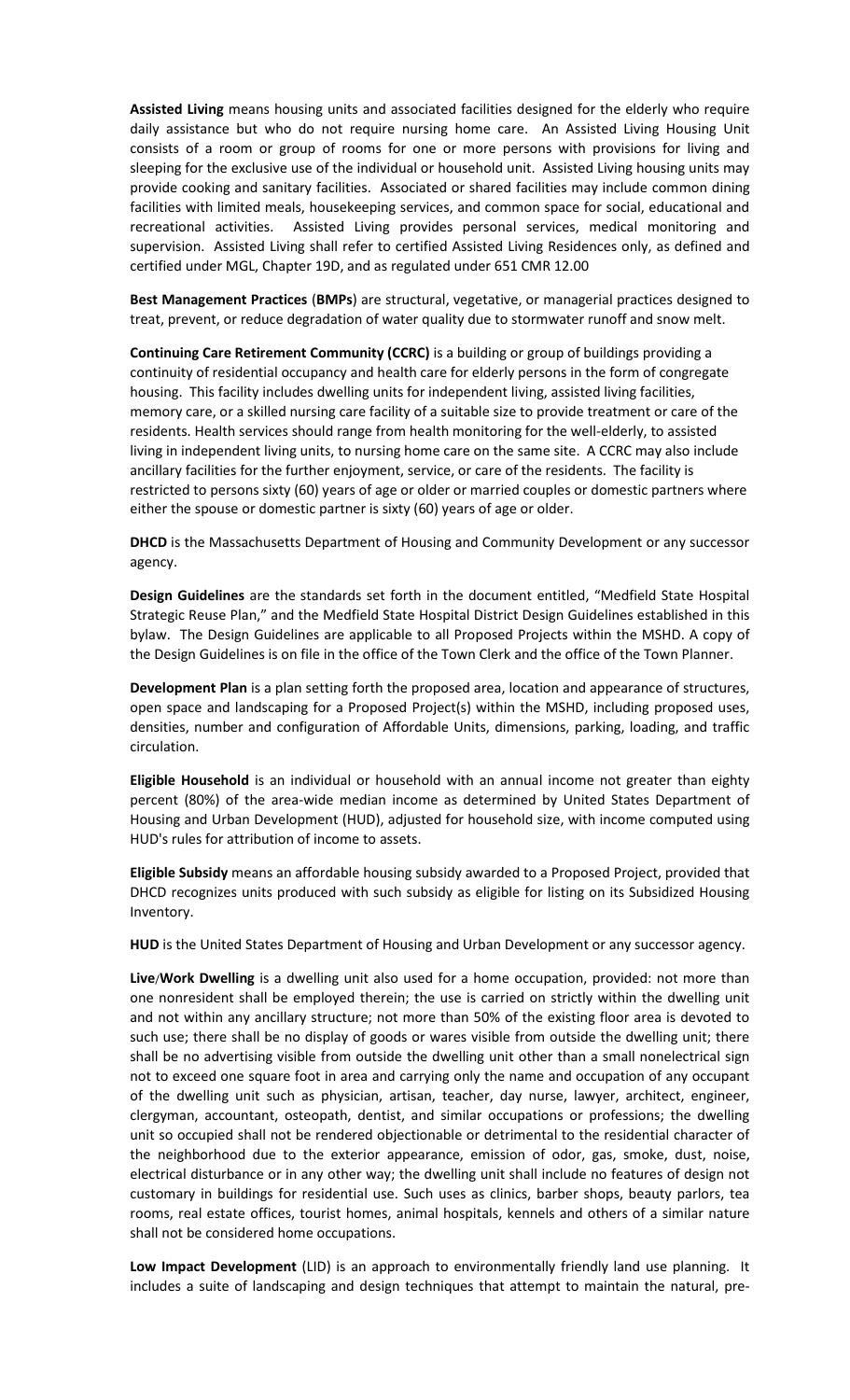developed ability of a site to manage rainfall. LID techniques capture water on site, filter it through vegetation, and let it soak into the ground where it can recharge the local water table rather than being lost as surface runoff.

**Low-Mid Rise Housing** is a building of two or more stories with four or more units of residential housing.

**Mixed Use** means a Structure intended for use by both (a) one or more "Non-Residential Uses" listed in Table 1 of this Section and (b) one or more "Residential Uses" listed in Table 1 of this Section.

**MSHD** is the Medfield State Hospital District, which is a zoning district adopted under this Article that addresses the uses and dimensional regulations for development and redevelopment on the property formerly occupied by Medfield State Hospital, now owned by the Town of Medfield at the adoption of this bylaw.

**MSHD Map** is the map of the area within the Town of Medfield that comprises the approximately 135-acre Medfield State Hospital District, which map is entitled "Medfield State Hospital District" and dated December 2017.

**PAA Rules** means the administrative rules relative to the application requirements and contents for Plan Review adopted by the Plan Approval Authority pursuant to Sections 9 and 10.

**Plan Approval** means a favorable decision by the Plan Approval Authority on an Application.

**Plan Approval Authority** is the Medfield Planning Board, which shall be authorized to approve a Development Plan to implement a Proposed Project.

**Plan Review** is the procedure by which a Proposed Project within the MSHD is made subject to review by the Plan Approval Authority under the provisions of this Article. Plan Review shall be conducted pursuant to the PAA Rules.

**Proposed Project** is a residential, mixed-use, commercial or municipal development undertaken within the MSHD in accordance with the requirements of this Article and that involves the erection, extension, rehabilitation or substantial demolition of any structure or part thereof, or the change of use of any structure or land, for which the Applicant is required to obtain a building or use permit.

**Required Number of Affordable Units** means 15% of total units in a Proposed Project that has 20 units or less; 20% of total units in a Proposed Project that has between 21 and 49 units; and 25% of total units in a Proposed Project that has 50 units or more.

**Single Family Cottage** means a one-story, single family dwelling having a Net Floor Area less than 2,200 square feet.

**Sub-Zone** is a specific and defined area of land within the MSHD that is subject to specific requirements for allowable uses or dimensional requirements that may differ from the requirements for allowable uses or dimensional requirements in other specific and defined areas within the MSHD. The boundaries and the names of the Sub-Zones are referred to in Section 3.B of this Article.

**Unrestricted Unit** is a Dwelling Unit that is not restricted as to rent, price or eligibility of occupants.

### **Section 3. - Establishment of Medfield State Hospital District.**

- A. **Establishment**. The Medfield State Hospital District is a district having a land area of approximately 135 acres in size that is imposed on the portion of the property shown on the MSHD Map. The MSHD Map is hereby made a part of the Zoning Bylaw and is on file in the office Town Clerk and the Office of the Planning Board.
- B. **Sub-Zones.** There are hereby established eight Sub-Zones within the MSHD. The sub-zones define areas for appropriate development density within the MSHD based on existing context and planned uses specified in the Strategic Reuse Master Plan. The sub-zones are:

#### **1.MSH North.**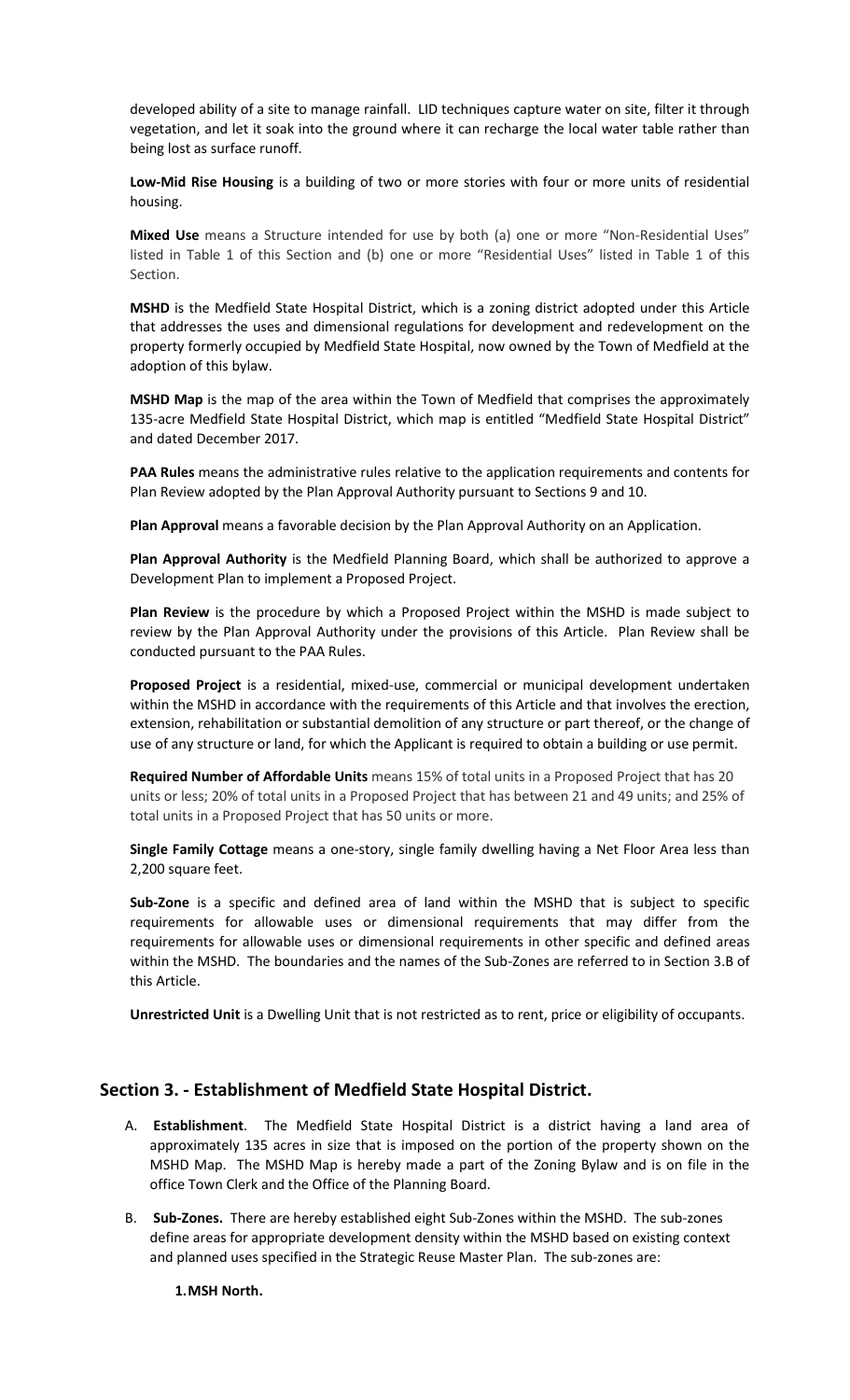- a. **The Green** is a broad open space defining the entry to the MSH campus.
- b. **Cottage/Arboretum** is an area in the southeast corner of MSHD currently occupied by deteriorating, wood frame dwellings and the location of a number of historic and rare specimen trees and shrubs.
- c. **Core Campus** is the central hilltop campus quadrangle consisting of 24 brick buildings.
- d. **North Field** is a rolling field to be maintained as passive open space, and possible agricultural use.
- e. **West Slope** is an area to the west of the main quadrangle overlooking the wooded Medfield Charles River State Reservation, with a few additional existing brick buildings and open land areas.
- f. **Water Tower** is an open area surrounding the existing town water tower, currently partially paved.

### **Section 4. - Applicability of MSHD.**

- A. **Applicability of MSHD**. The MSHD is established to enable the implementation of the Medfield State Hospital Strategic Reuse Master Plan.
- B. **Administration, Enforcement and Appeals.** The provisions of this Article shall be administered by the Building Commissioner except as otherwise provided herein.

### **Section 5. - Permitted Uses.**

The specific uses permitted and not permitted in MSHD in each specific sub-zone are enumerated in Table 1. All new construction in MSHD will require a site plan review and approval by the Planning Board. If the proposed rehabilitation of an existing building includes new construction, which will alter the existing footprint by more than ten percent, a site plan review and approval by the Planning Board will be required.

#### **Permitted Uses**.

In the following table of Use Regulations, symbols shall mean:

- YES A use permitted by right in the MSH District.
- SP -- A use which may be permitted in the MSH District by a Special Permit from the Board of Appeals in accordance with Section 14 of the Medfield Zoning Bylaw.
- PB -- A use which is permitted in the MSH District by Site Plan Approval from the Planning Board in accordance with Section 14 of the Medfield Zoning Bylaw.
- NO -- A use which is not permitted in the District.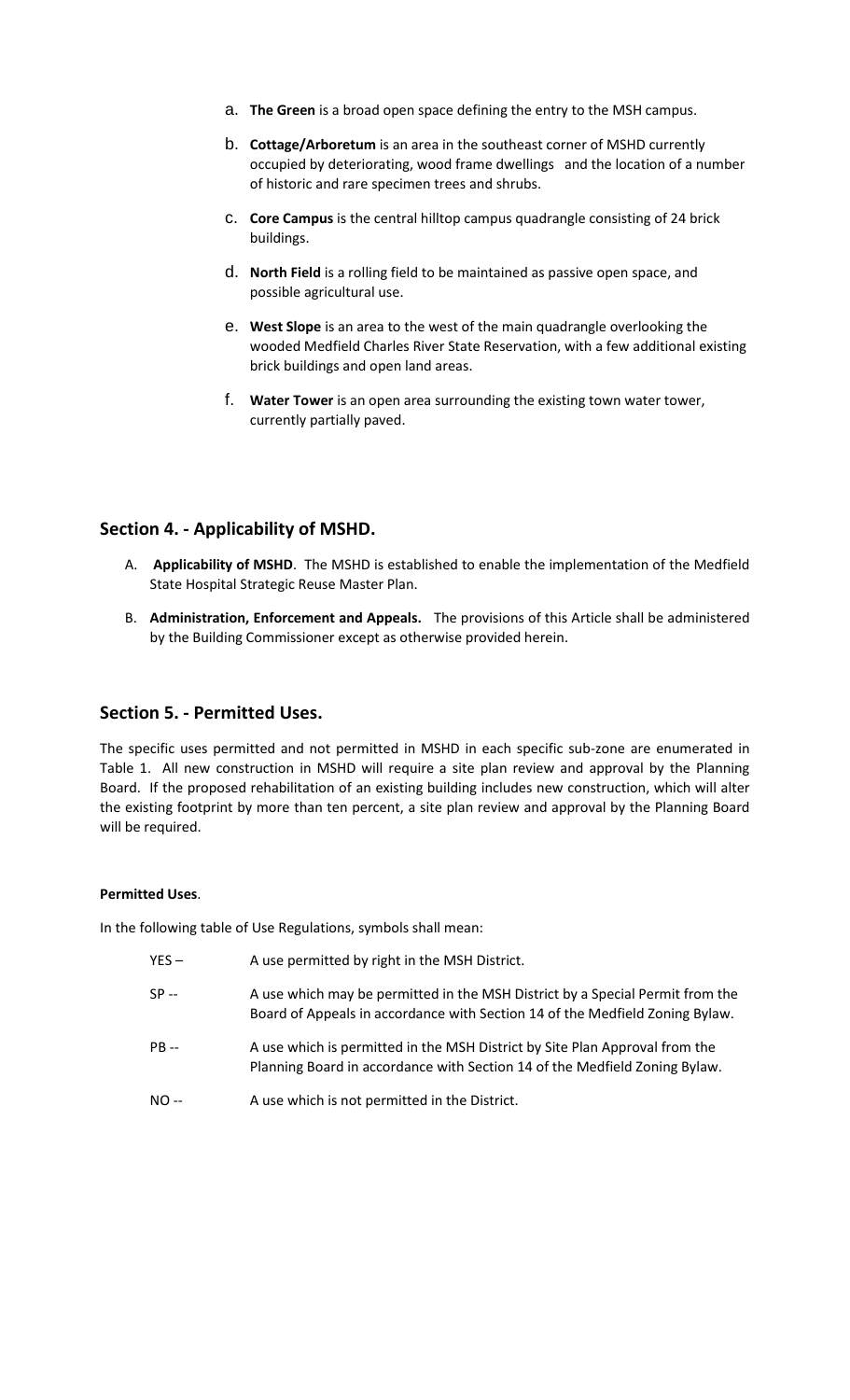### **Table 1. Permitted Uses in MSHD.**

| <b>Use</b>                                                                            | <b>MSH North</b> |                         |                  |                  |                 |                    |
|---------------------------------------------------------------------------------------|------------------|-------------------------|------------------|------------------|-----------------|--------------------|
|                                                                                       | The Green<br>4   | Cottage/Arboretum<br>ம் | Core Campus<br>ن | North Field<br>ة | West Slope<br>Ш | Water Tower<br>ιĽ. |
| <b>RESIDENTIAL USES</b>                                                               |                  |                         |                  |                  |                 |                    |
| <b>Single-Family Cottages</b>                                                         | <b>NO</b>        | <b>YES</b>              | <b>NO</b>        | <b>NO</b>        | <b>NO</b>       | <b>NO</b>          |
| Two and three-family dwellings                                                        | <b>NO</b>        | <b>YES</b>              | SP               | <b>NO</b>        | <b>NO</b>       | <b>NO</b>          |
| <b>Multi-family Dwellings</b>                                                         | <b>NO</b>        | <b>NO</b>               | <b>YES</b>       | <b>NO</b>        | <b>YES</b>      | <b>NO</b>          |
| Senior housing with or without<br>supportive services                                 | <b>NO</b>        | <b>YES</b>              | <b>YES</b>       | <b>NO</b>        | <b>SP</b>       | <b>NO</b>          |
| Artist Live/Work Dwelling                                                             | <b>NO</b>        | <b>NO</b>               | <b>YES</b>       | <b>NO</b>        | <b>YES</b>      | <b>NO</b>          |
| Live/Work Dwelling                                                                    | <b>NO</b>        | <b>YES</b>              | <b>YES</b>       | <b>NO</b>        | <b>YES</b>      | <b>NO</b>          |
| Mixed-Use                                                                             | <b>NO</b>        | <b>NO</b>               | <b>YES</b>       | <b>NO</b>        | <b>YES</b>      | <b>NO</b>          |
| <b>NON-RESIDENTIAL USES</b>                                                           |                  |                         |                  |                  |                 |                    |
| Agricultural, Floriculture,<br>Horticulture                                           | <b>NO</b>        | <b>NO</b>               | <b>NO</b>        | <b>YES</b>       | <b>YES</b>      | <b>YES</b>         |
| Arboretum                                                                             | Yes              | <b>YES</b>              | <b>NO</b>        | <b>YES</b>       | <b>NO</b>       | <b>NO</b>          |
| <b>Community Gardens</b>                                                              | <b>NO</b>        | <b>NO</b>               | PB               | PB               | PB              | YES                |
| Open Space                                                                            | <b>YES</b>       | <b>YES</b>              | <b>YES</b>       | <b>YES</b>       | <b>YES</b>      | <b>YES</b>         |
| Hotel/ Inn/ Bed and Breakfast                                                         | <b>NO</b>        | <b>NO</b>               | SP               | <b>NO</b>        | <b>YES</b>      | <b>NO</b>          |
| <b>Commercial Office</b>                                                              | <b>NO</b>        | <b>NO</b>               | <b>YES</b>       | <b>NO</b>        | <b>YES</b>      | <b>NO</b>          |
| Distillery/Brewery                                                                    | <b>NO</b>        | <b>NO</b>               | SP               | <b>NO</b>        | SP              | <b>NO</b>          |
| Restaurant/Café                                                                       | <b>NO</b>        | <b>NO</b>               | <b>YES</b>       | <b>NO</b>        | <b>YES</b>      | <b>NO</b>          |
| Wellness/ Medical Office or<br>Clinic                                                 | <b>NO</b>        | <b>NO</b>               | <b>YES</b>       | <b>NO</b>        | <b>YES</b>      | <b>NO</b>          |
| Food and Beverage Production                                                          | <b>NO</b>        | <b>NO</b>               | SP               | <b>NO</b>        | SP              | <b>NO</b>          |
|                                                                                       |                  |                         |                  |                  |                 |                    |
| Retail Sales with less than<br>10,000 square feet of floor area<br>open to the public | <b>NO</b>        | <b>NO</b>               | <b>SP</b>        | <b>NO</b>        | SP              | <b>NO</b>          |
| Research & Development                                                                | <b>NO</b>        | <b>NO</b>               | <b>NO</b>        | <b>NO</b>        | <b>SP</b>       | <b>NO</b>          |
| Light Manufacturing                                                                   | <b>NO</b>        | <b>NO</b>               | <b>NO</b>        | <b>NO</b>        | SP              | <b>NO</b>          |
| Spa, Salon or Personal Service                                                        | <b>NO</b>        | <b>NO</b>               | PB               | <b>NO</b>        | PB              | <b>NO</b>          |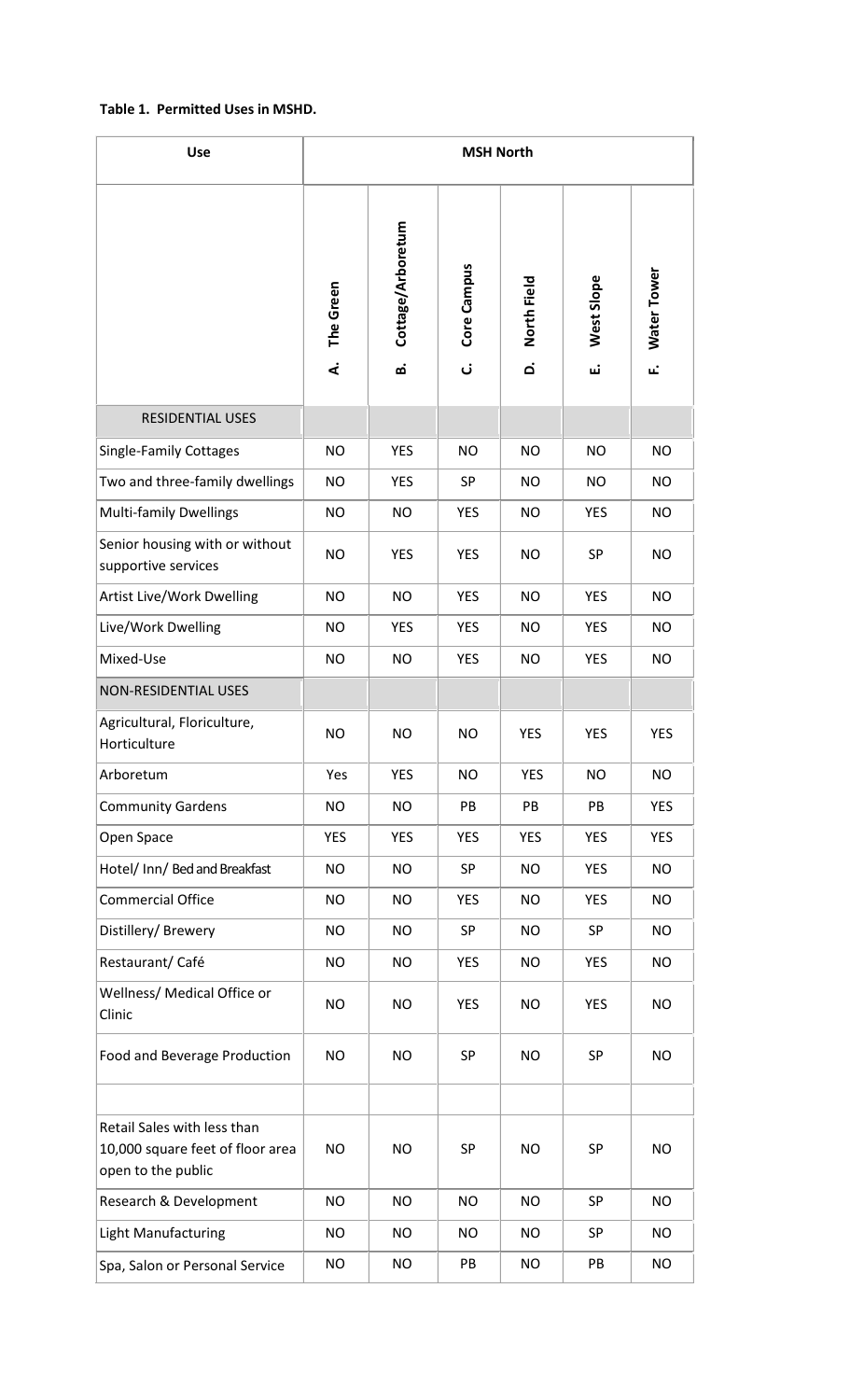| <b>Use</b>                                                                                                                       | <b>MSH North</b> |                         |                  |                                   |                  |                    |
|----------------------------------------------------------------------------------------------------------------------------------|------------------|-------------------------|------------------|-----------------------------------|------------------|--------------------|
|                                                                                                                                  | The Green<br>4   | Cottage/Arboretum<br>ம் | Core Campus<br>ن | North Field<br>$\dot{\mathbf{a}}$ | West Slope<br>ய் | Water Tower<br>μÌ, |
| Establishments                                                                                                                   |                  |                         |                  |                                   |                  |                    |
| Nursing Home/ Memory Care/<br>Assisted Living, Rehabilitation<br>Center, Hospice, Continuing<br><b>Care Retirement Community</b> | <b>NO</b>        | <b>NO</b>               | PB               | <b>NO</b>                         | PB               | <b>NO</b>          |
| <b>Community Center or Social</b><br>Club                                                                                        | <b>NO</b>        | <b>NO</b>               | <b>YES</b>       | <b>NO</b>                         | <b>NO</b>        | <b>NO</b>          |
| Arts Center (Performance<br>Space, Gallery, Exhibition,<br>Museum, Arts Education)                                               | SP               | <b>NO</b>               | <b>YES</b>       | SP                                | <b>YES</b>       | <b>NO</b>          |
| Recreation, nonprofit or<br>municipal (buildings)                                                                                | <b>NO</b>        | <b>NO</b>               | PB               | <b>NO</b>                         | PB               | <b>NO</b>          |
| Recreation, for-profit                                                                                                           | <b>NO</b>        | <b>NO</b>               | PB               | <b>NO</b>                         | SP and<br>PB     | <b>NO</b>          |
| <b>Passive Recreational Uses</b><br>(outdoors)                                                                                   | <b>YES</b>       | <b>YES</b>              | <b>YES</b>       | <b>YES</b>                        | <b>YES</b>       | <b>YES</b>         |
| <b>Education, Museum</b>                                                                                                         | SP               | <b>NO</b>               | SP               | SP                                | <b>YES</b>       | NO.                |
| Governmental                                                                                                                     | <b>NO</b>        | <b>NO</b>               | SP               | <b>NO</b>                         | SP               | <b>YES</b>         |
| Parking (shared-use and off-<br>site)                                                                                            | SP               | SP                      | PB               | NO                                | PB               | <b>YES</b>         |
| Open Air Amphitheatre                                                                                                            | SP               | <b>NO</b>               | NO               | NO                                | NO               | NO                 |

# **Section 6. - Housing and Housing Affordability.**

- A. **Housing Marketing and Selection Plan.** Prior to obtaining Plan Approval for any Proposed Project, the Applicant shall submit a housing marketing and resident selection plan that complies with the Town of Medfield's Inclusionary Housing Bylaw (Medfield's Inclusionary Bylaw is § 300-14.16) The Town has also adopted a Housing Production Plan to advance inclusionary zoning. The town intends for a fair housing compliant residential selection process.
- B. **Number of Affordable Units.** Not less than the Required Number of Affordable Units in Proposed Projects shall be Affordable Units. For purposes of calculating the Required Number of Affordable Units required within a Proposed Project, any fractional unit of 0.5 or greater shall be deemed to constitute a whole unit.
	- 1. An individual building within a Proposed Project may have more or less than the Required Number of Affordable Units, provided that the aggregate number of Affordable Units within a Proposed Project is equal to or greater than the Required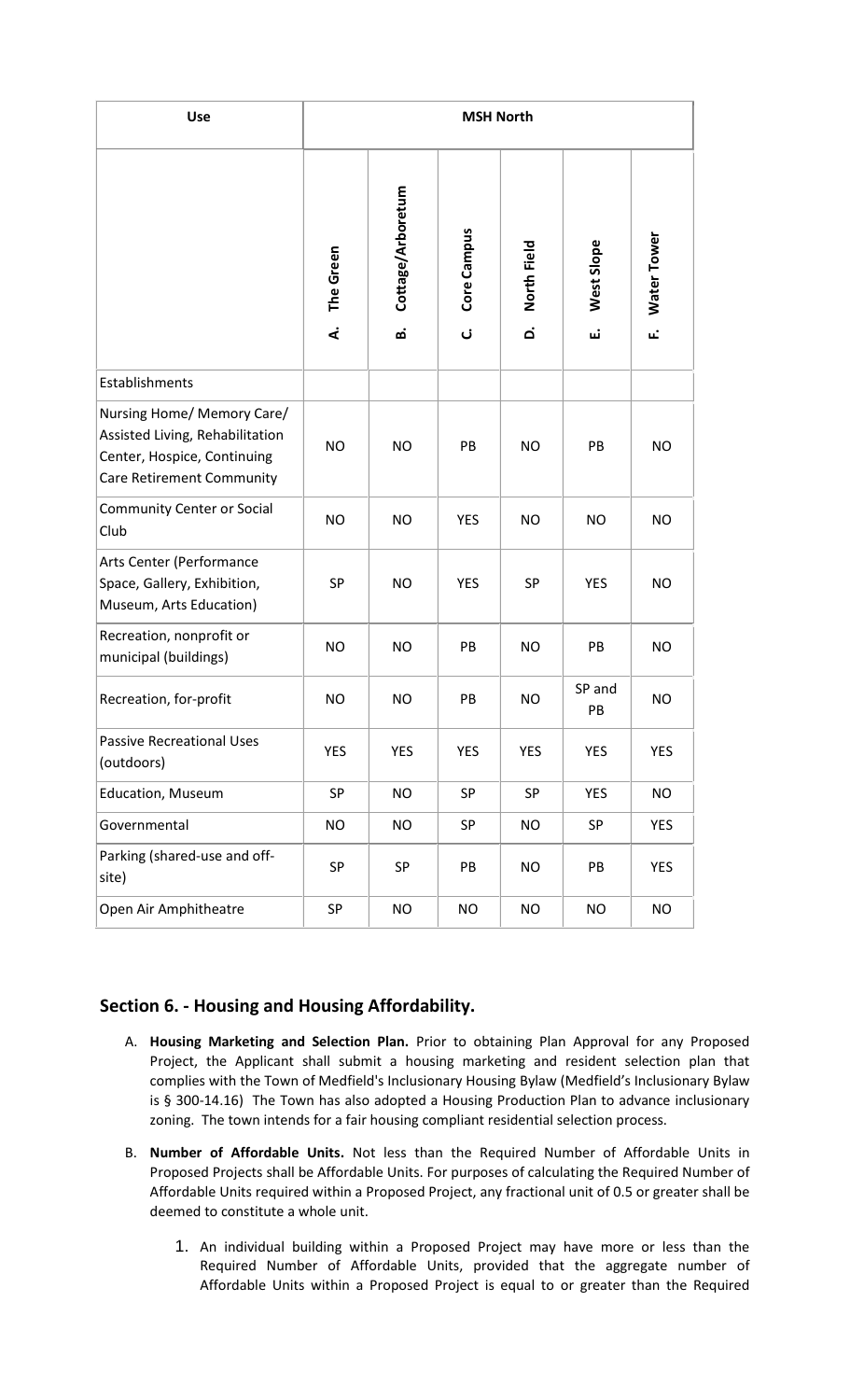Number of Affordable Units calculated on the basis of the total number of units within the Proposed Project at the time Certificates of Occupancy for all buildings within the Proposed Project are issued.

- 2. Two Proposed Projects in which one project contains less than the Required Number of Affordable Units and one contains sufficient Affordable Units so that the Required Number of Affordable Units for both Proposed Projects is met may be proposed and approved together, provided that no certificate of occupancy shall be granted to the Proposed Project with fewer Affordable Units until a certificate of occupancy is granted to the Proposed Project with more Affordable Units.
- 3. The Town of Medfield may require submittal of a surety, bond or other financial guarantee to guarantee the construction of the Required Number of Affordable Units in a Proposed Project consisting of multiple buildings where the actual number of Affordable Units may be less than the Required Number of Affordable Units on a pro rata basis at any point during the construction process.
- C. **Requirements.** Affordable Housing within the MSHD shall comply with the following requirements:
	- 1. For an Affordable Rental Unit, the monthly rent payment, including utilities and parking, shall not exceed thirty percent (30%) of the maximum monthly income permissible for an Eligible Household, assuming 1.5 persons per bedroom, unless other affordable program rent limits applicable to an Eligible Subsidy shall apply.
	- 2. For an Affordable Homeownership Unit, the monthly housing payment, including mortgage principal and interest, private mortgage insurance, property taxes, condominium and/or homeowner's association fees, insurance and parking, shall not exceed thirty percent (30%) of the maximum monthly income permissible for an Eligible Household, assuming 1.5 persons per bedroom unless other affordable program limits applicable to an Eligible Subsidy shall apply.
	- 3. Affordable Housing offered for rent or sale shall be rented or sold to and occupied only by Eligible Households.
- D. **Design and Construction.** Affordable Units shall be dispersed throughout the Proposed Project of which they are part, shall be comparable in construction quality equivalent to that of other housing units in the Proposed Project and shall have exteriors that are equivalent in design and materials to the exteriors of other housing units in the Proposed Project. The total number of bedrooms in the Affordable Housing shall be proportionate to the total number of bedrooms in all of the units in a Proposed Project of which the Affordable Housing is part.
- E. **Affordable Housing Restriction.** Each Affordable Unit shall be subject to an Affordable Housing Restriction recorded with the Norfolk County Registry of Deeds or Norfolk County Registry District of the Land Court, as applicable that must be senior in priority to all mortgages and other liens on the Proposed Project and that must include, at a minimum, the following:
	- 1. a specification of the term of the Affordable Housing Restriction which shall be in perpetuity;
	- 2. the name and address of one or more agencies designated with the power to monitor and enforce the Affordable Housing Restriction, including the Administering Agency;
	- 3. a description of the Affordable Units by address and number of bedrooms, a description of the Proposed Project and an indication whether the Units are Affordable Rental Units or Affordable Homeownership Units;
	- 4. a reference to a marketing and resident selection plan to which the Affordable Housing is subject and that includes an affirmative fair housing marketing program, including public notice and a fair housing compliant resident selection process. The marketing and resident selection plan may provide for local preferences in resident selection to the extent consistent with applicable law. The plan shall designate the household size appropriate for an Affordable Unit with respect to bedroom size and provide that preference for such Affordable Unit shall be given to a household of appropriate size;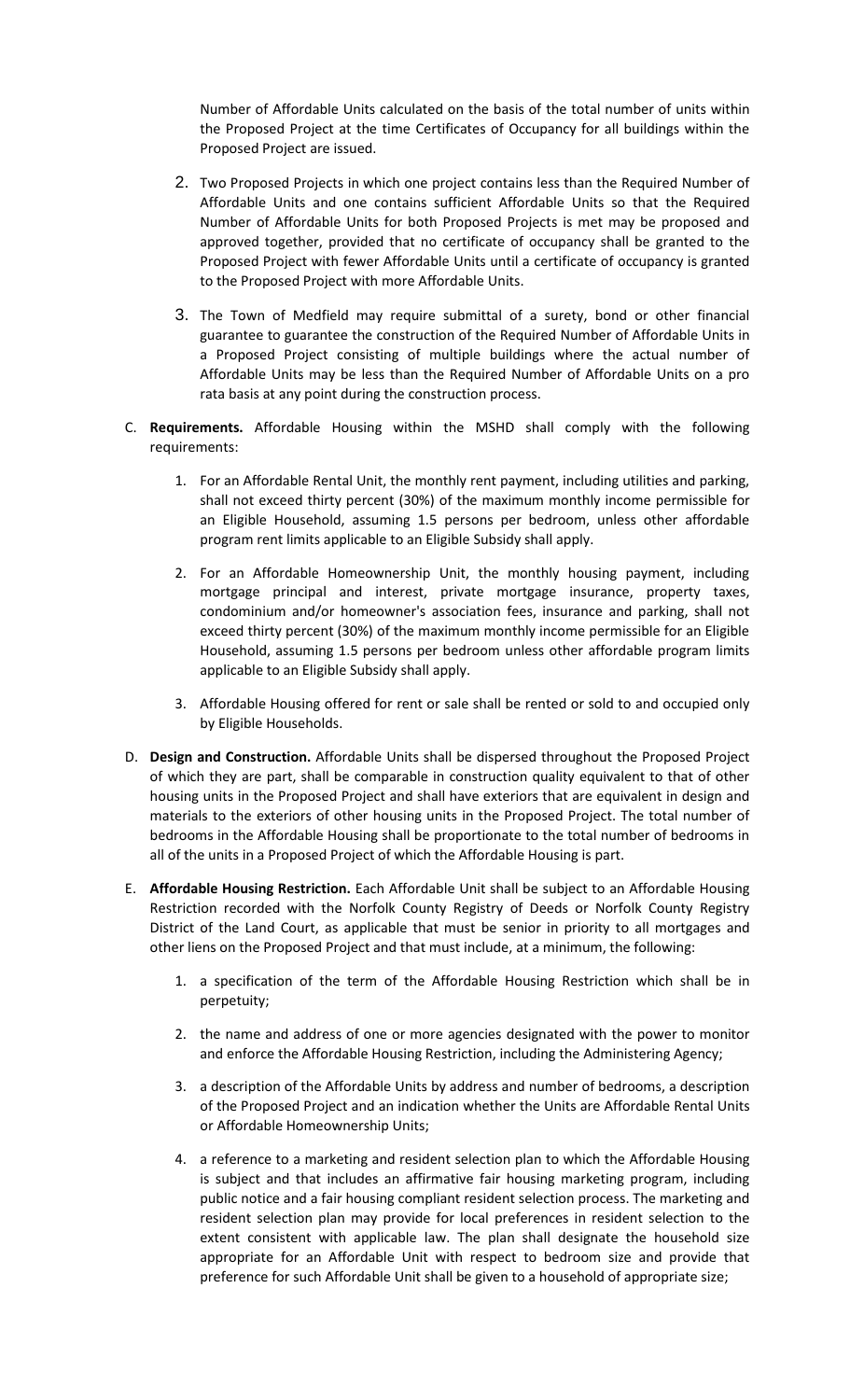- 5. a requirement that buyers or tenants will be selected at the initial sale or initial rental and upon all subsequent sales and rentals from a list of Eligible Households compiled in accordance with the marketing and resident selection plan;
- 6. reference to the formula pursuant to which rent of an Affordable Rental Unit or the maximum sale/resale price of an Affordable Homeownership Unit will be set;
- 7. a statement that the Affordable Housing Restriction is intended to have lien priority over all mortgages and other monetary encumbrances;
- 8. a requirement that only an Eligible Household may reside in an Affordable Unit and that notice of any lease or sublease of an Affordable Unit shall be given to the Administering Agency;
- 9. a provision for effective monitoring and enforcement of the terms and provisions of the Affordable Housing Restriction by the Administering Agency;
- 10. a provision that the Affordable Housing Restriction on an Affordable Homeownership Unit shall run in favor of the Administering Agency and the Town in a form approved by municipal counsel, and shall limit initial sale and re-sale and occupancy to Eligible Households;
- 11. a provision that the Affordable Housing Restriction on an Affordable Rental Unit shall run in favor of the Administering Agency and the Town in a form approved by the municipal counsel, and shall limit rental and occupancy to Eligible Households;
- 12. a provision that any owner or manager of any Affordable Rental Unit shall file an annual report to the Administering Agency, in a form specified by that agency, certifying compliance with the provisions of this Article and containing such other information as may be reasonably requested in order to ensure affordability; and
- 13. a requirement that residents in Affordable Housing provide such information as the Administering Agency may reasonably request in order to ensure continuing affordability eligibility.
- F. **Administering Agency.** The Administering Agency shall ensure the following:
	- 1. prices of Affordable Homeownership Units and rental rates for Affordable Rental Units are properly computed;
	- 2. income eligibility of households applying for Affordable Housing is properly and reliably determined;
	- 3. the marketing and resident selection plan conforms to all requirements and is properly administered;
	- 4. sales and rentals are made to Eligible Households chosen in accordance with the marketing and resident selection plan; and
	- 5. each Affordable Housing unit is encumbered by an Affordable Housing Restriction that meets the requirements of this Article and is properly recorded.
- G. **Age Restrictions.** The MSHD does not impose age restrictions on Proposed Projects, but the development of specific Proposed Projects within the MSHD may be exclusively for the elderly, persons with disabilities, or assisted living. Any Proposed Project that includes age-restricted residential units shall comply with applicable fair housing laws and regulations.
- H. **Computation.** Prior to the granting of any building permit for any housing component of a Proposed Project, the Applicant must demonstrate, to the satisfaction of the Administrating Agency, that the method by which the affordable rents or affordable purchase prices will be computed is consistent with DHCD guidelines for affordability applicable to the Town of Medfield.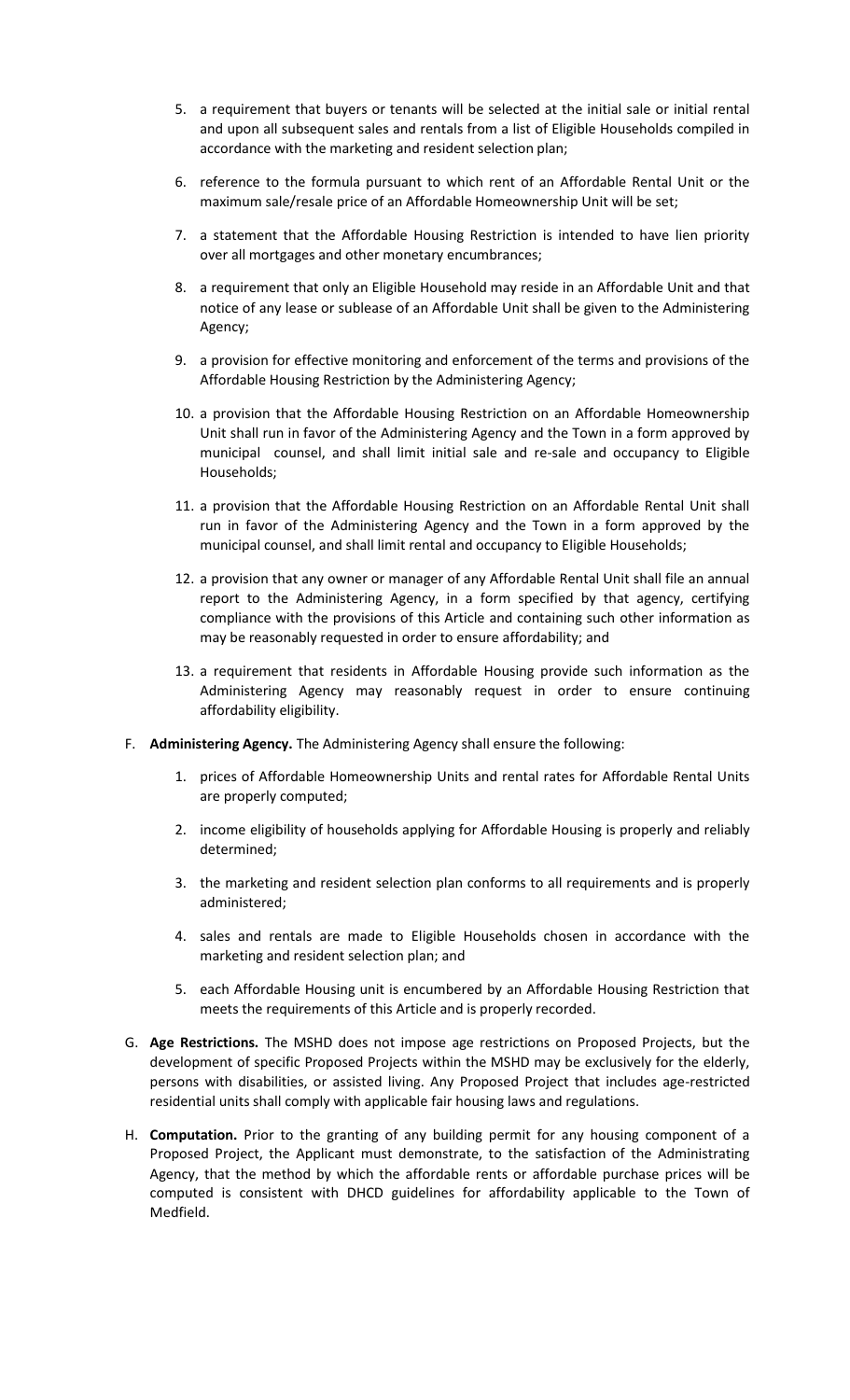# **Section 7. Dimensional Requirements.**

The dimensional requirements set forth as set forth in Table 3 Design Guidelines for MSHD and Dimensional Requirements shall apply to all Proposed Projects in the MSHD and are incorporated herein by reference

- A. **Mixed-Use**. The total gross floor area devoted to non-residential uses within a mixed-use building shall not exceed eighty-five percent (85%) of the total gross floor area of the Proposed Project.
- B. **Architectural Access Board and Americans with Disabilities Act**. Not- withstanding the above, minor footprint extensions shall be permitted if necessary to comply with requirements of the Massachusetts Architectural Access Board or the Americans with Disabilities Act.

# **Section 8. - Parking Requirements.**

The following parking requirements shall be applicable in the MSHD. The purpose of these parking requirements is to encourage the MSHD to be pedestrian-friendly, with alternative travel modes encouraged, including the use of bicycles and automated electric vehicles. (AEVs), as appropriate. Parking requirements within the MSHD are as follows:

- **A. Location and Landscaping.** Parking areas and lots should be landscaped and dispersed throughout the MSHD as outlined in the Medfield State Hospital Strategic Reuse Master Plan. Parking lots should be connected with pedestrian walkways and the sidewalk and trail system. Parking lots in the Core Campus Sub-Zone shall be minimized.
	- 1. Low Impact Design (LID) landscaping is required for each parking area. LID Landscaping Plans shall denote a drainage design where seventy-five percent (75%) or more of the first half inch of stormwater runoff from impervious surfaces is treated for water quality by a combination of LID techniques in accordance with the most recent version of the Massachusetts DEP Stormwater Management Manual. Acceptable LID techniques shall include vegetated swales, rain gardens or bioretention facilities, permeable pavers, infiltration facilities and constructed wetlands. Cisterns and grey water systems that recycle stormwater runoff may also be included in these calculations. Native plants shall be used whenever possible. Invasive species shall be avoided.
	- 2. With respect to parking areas that will contain fewer than ten (10) spaces, compliance with respect to the design standards set forth in this Article shall be determined by the Zoning Enforcement Officer.
- **B. Minimum Parking Space Requirements.** Table 2 contains the minimum parking requirements for the MSHD.
- **C. Handicap Access Parking.** All off-street parking areas with eight or more parking spaces shall contain spaces designed for handicapped access. In addition to the regulations herein, all offstreet parking facilities must comply with the currently applicable "Rules and Regulations of the Architectural Access Board of the Commonwealth of Massachusetts" to the extent the same are in force and effect.
- **D. Shared Parking.** The use of shared parking to fulfill parking demand for uses with demands at different times of the day may be permitted by the Plan Approval Authority if the Applicant can demonstrate that shared parking spaces will meet parking demands by using accepted methodologies (e.g., the Urban Land Institute Shared Parking Report, ITE Shared Parking Guidelines, or other approved studies).
- **E. Reduction of Parking Requirement.** The required amount of parking may be reduced at the discretion of the Plan Approval Authority upon a showing that the lesser amount of parking will not cause excessive congestion or endanger public safety and that the lesser amount of parking will provide positive environmental or other benefits. The Plan Approval Authority may consider:
	- 1. Shared use parking spaces serving uses having a peak user demand at different times;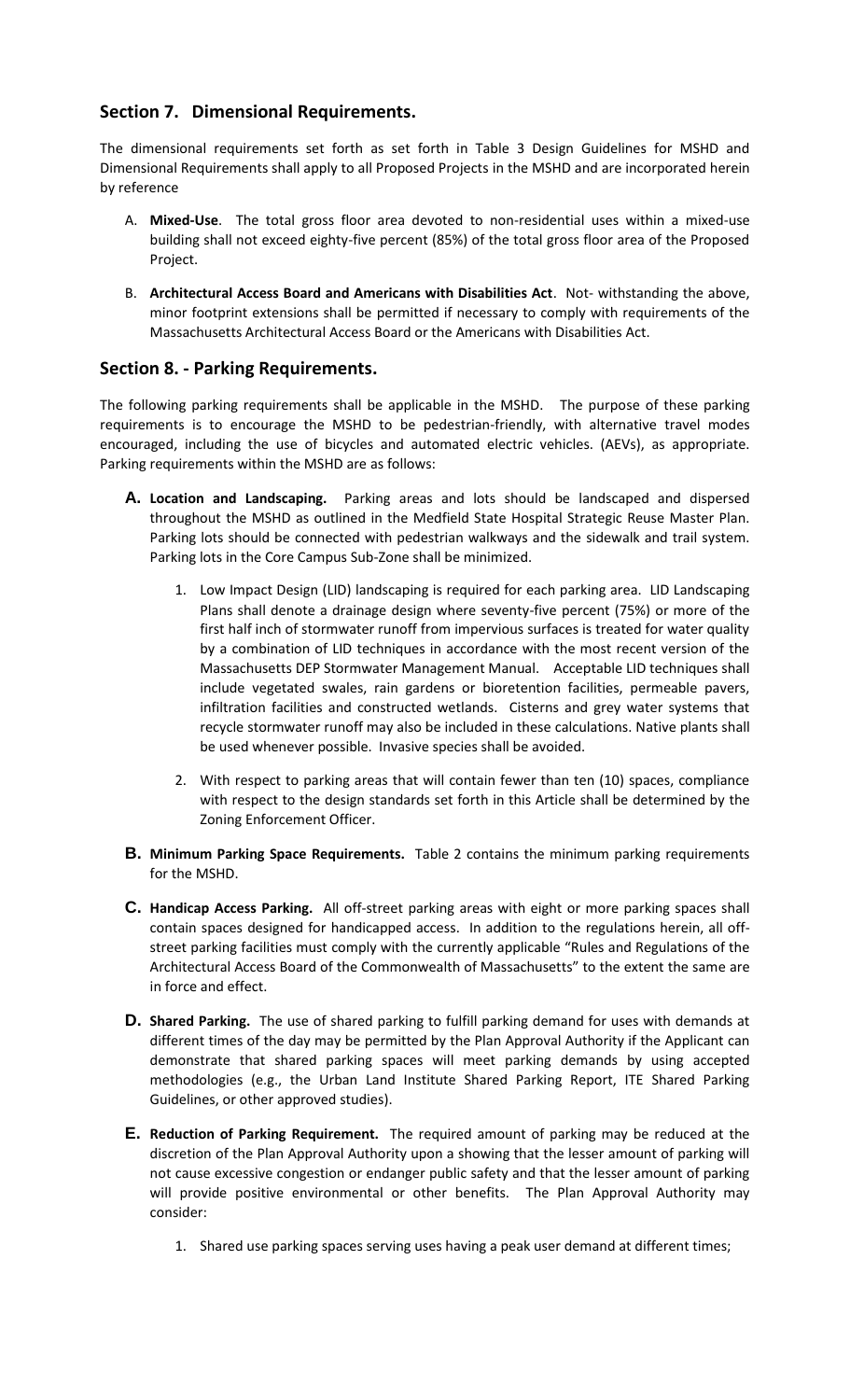- 2. Age, income or other characteristics of the likely occupants that are likely to result in lower motor vehicle usage;
- 3. Such other factors as may be considered by the Plan Approval Authority, including whether the reduction of parking requirements is likely to encourage the use of public transportation; shared transport services such as taxi-cabs, ride-sharing or short-term vehicle rentals; or encourage the development to be more pedestrian friendly.
- 4. Impact of the parking requirement on the physical environment and historic resources of the affected lot or the adjacent lots including reduction in green space, destruction of significant existing trees and other vegetation, significant negative impact on historic resources or impairment of the integrity of the historic MSH landscape.
- **F. Off-site Parking**. Required parking may be located at nearby sites within the MSHD district.
- **G. Parking Maximums**. The proposed amount of parking to be provided shall not exceed 180% of the minimum parking requirements set forth in Table 2.
- **H. Electric Vehicle Charging Stations**. Electric vehicle charging stations shall be provided at a ratio of 1 charging station per 35 vehicles.
- **I. Bicycle Parking**. In addition to motor vehicle parking, bicycle parking shall be provided. One bicycle parking space per seven residential dwelling units shall be provided. For non-residential uses, 1 bicycle parking space per ten motor vehicle parking spaces shall be provided.

| <b>Land Use</b>                         | <b>Required Minimum Parking</b> |     |                         |
|-----------------------------------------|---------------------------------|-----|-------------------------|
| Senior Housing (SF cottages)            | $\mathbf{1}$                    | per | Unit                    |
| <b>Duplexes or Triplexes</b>            | 2                               | per | Unit                    |
| Low / Mid-Rise Housing                  | 1.23                            | Per | Unit                    |
| Senior Adult Housing - Attached         | 0.59                            | Per | Unit                    |
| Assisted Living/ Nursing Care           | 0.41                            | Per | Unit                    |
| <b>Office Building</b>                  | 2.84                            | Per | $1,000$ sf              |
| Hotel or Inn                            | 1.2                             | Per | Occupant Room           |
| <b>Function Space</b>                   | $\mathbf{1}$                    | per | 40 sf of Function Space |
| Live Theatre                            | 0.25                            | Per | Seat                    |
| Library, Art Center, Community Facility | 2.61                            | Per | $1,000$ sf              |
| Restaurant/Café                         | 0.2                             | Per | Seat                    |
| Retail                                  | 2.87                            | per | 1000 sf                 |
| Education/Classroom                     | 1                               | Per | 5 Seats in a Classroom  |

#### **Table 2. Minimum Required Motor Vehicle Parking for Development by Land Use/Building Type in MSHD.**

When units or measurements that determine the number of required parking spaces for motor vehicles or bicycles result in a requirement of a fractional space, a fraction over 1/2 shall require one parking space.

# **Section 9. - Application for Plan Approval.**

The Plan Approval Authority shall adopt and file with the Town Clerk PAA Rules relative to the application requirements and contents for Plan Review. The Plan Review process encompasses the following:

**A. Pre-Application Review:** The Applicant is encouraged to participate in a pre-application review at a regular meeting of the Plan Approval Authority. The Applicant and/or its designee and the Applicant's engineering and other technical experts should attend in order to facilitate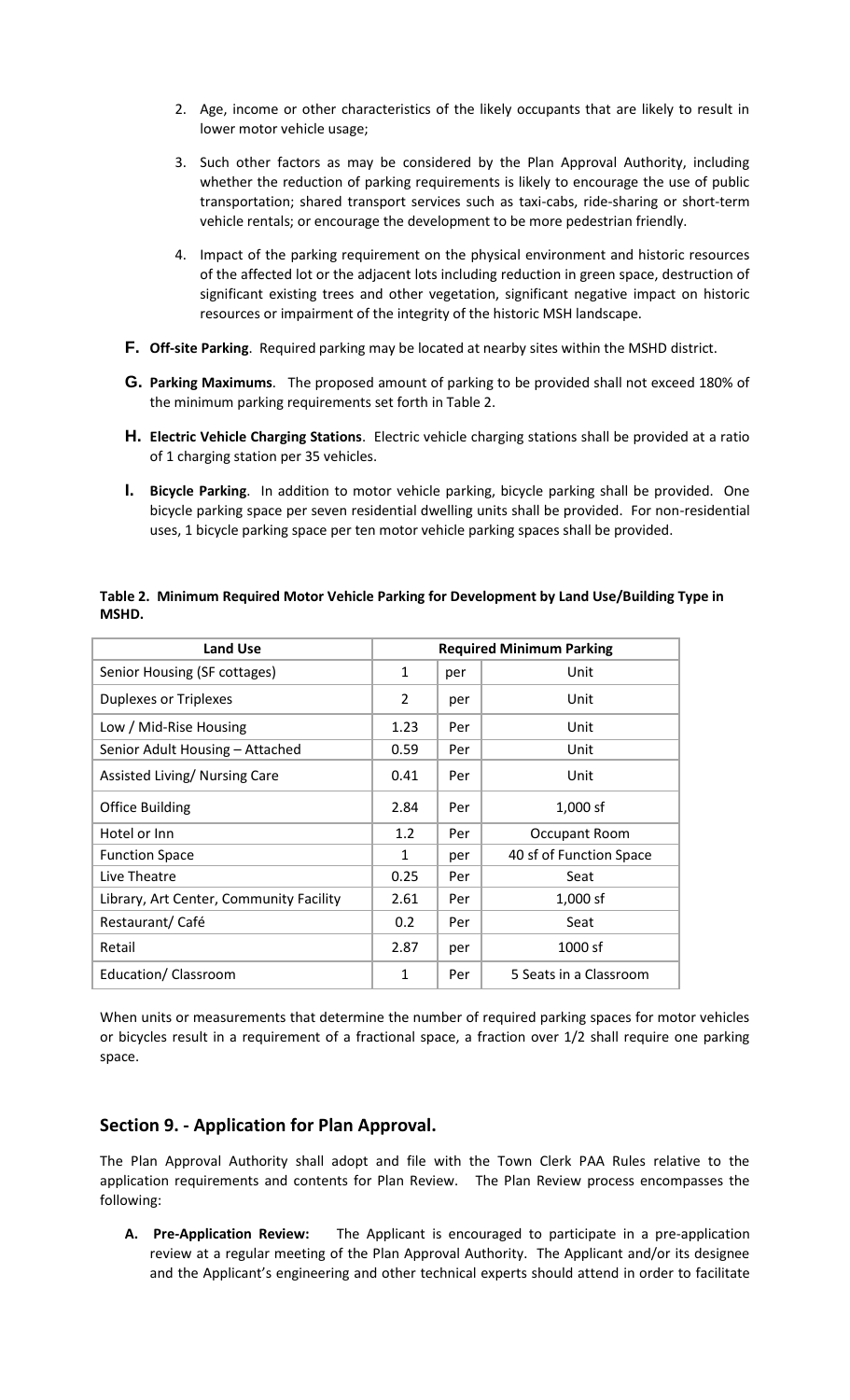pre-application review and to obtain the advice and direction of the Plan Approval Authority prior to filing the Application. At the pre-application review, the Applicant shall outline the proposal and seek preliminary feedback from the Plan Approval Authority, other municipal review entities, and members of the public.

- **B. Application Procedures.** An Application shall be filed by the Applicant with the Town Clerk. A copy of the Application, including the date of filing of the Application, shall be filed simultaneously by the Applicant with the Plan Approval Authority. Application submissions must include a hard copy as well as an electronic copy in PDF, and in CAD format for plan documents. Said filing shall include any required forms provided by the Plan Approval Authority. As part of any Application for a Proposed Project, the Applicant must submit the following documents, if applicable, to the Plan Approval Authority and the Administering Agency:
	- **1.** Evidence that the Proposed Project complies with the cost/rent and eligibility requirements of Section 6;
	- **2.** Proposed Project plans that demonstrate compliance with the design and construction standards of Section 6 and the Design Guidelines; and
	- **3.** A form of Affordable Housing Restriction that satisfies the requirements of Section 6.
- C. **Required Documentation**. The Application shall be accompanied by a Development Plan and supporting documentation in a form specified by the PAA Rules that shall show, among other data, the following.
	- 1. The perimeter dimension of the lot or development rights area;
	- 2. Assessor's Map, lot and block numbers.
	- 3. All existing and proposed buildings, structures, building setbacks, parking spaces, driveway openings, distances between buildings, viewsheds, exterior measurements of individual buildings, driveways, service areas, and open areas;
	- 4. Internal roads, sidewalks and parking areas for motor vehicles and bicycles (with dimensions of paving and indication of number of parking spaces);
	- 5. All facilities for sewage, refuse and other waste disposal and for surface water drainage.
	- 6. All proposed and existing landscaping features, such as fences, walls, planting areas, viewsheds, walkways, seating areas, or gathering areas in and within 300 feet of the development area;
	- 7. Existing major natural features, including streams, wetlands, and all trees five inches or larger in caliper (caliper is the girth of the tree at approximately waist height).
	- 8. Scale and North arrow (minimum scale of one-inch equals 40 feet);
	- 9. Total site area in square footage and acres and areas to be set aside as public open space, if appropriate;
	- 10. Percentage of lot coverage, including the percentage of the lot covered by buildings and percentage of open space, if appropriate;
	- 11. The proposed residential density in terms of dwelling units per acre and types of proposed commercial uses in terms of the respective floor area, and recreation areas, and number of units proposed by type; number of one-bedroom units; two-bedroom units, etc., if appropriate.
	- 12. Location sketch map (indicating surrounding streets and properties and any additional abutting lands owned or controlled by the Applicant).
	- 13. Representative elevation sketches of buildings (indicate height of building and construction material of the exterior façade).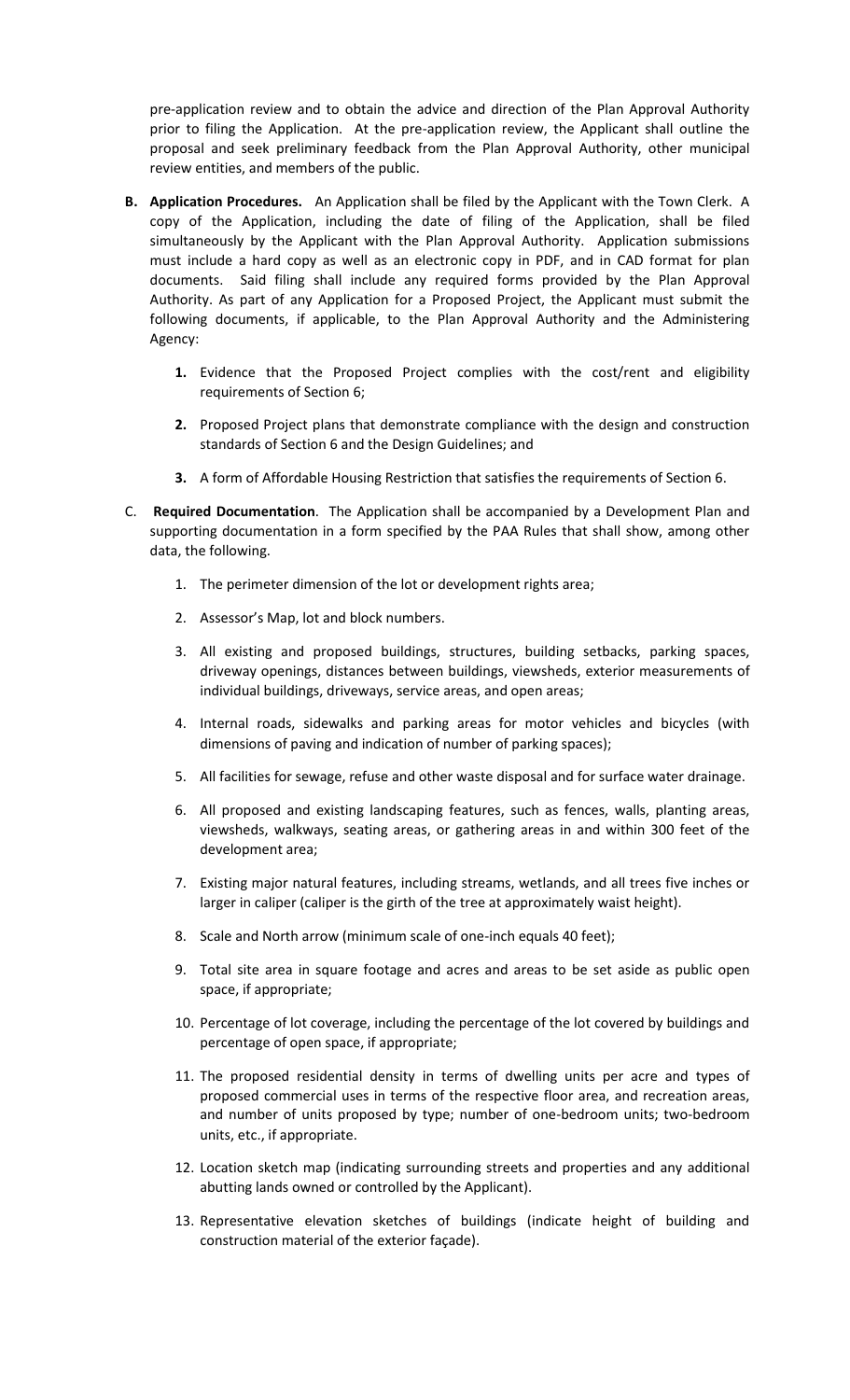- 14. Typical unit floor plan for residential uses (Floor plan should be indicated for each type of unit proposed: either one bedroom, two-bedrooms or more.) The area in square feet of each typical unit should be indicated.
- 15. Developer's (or developer's representative) name, address and phone number.
- 16. Draft marketing and resident selection plan as required in Section 6.
- 17. Any other information, which may include required traffic, school and/or utilities impact study, in order to adequately evaluate the scope and potential impacts of the Proposed Project.
- D. **Rehabilitation Plans.** If living quarters are to be rehabilitated, or areas to be converted into living quarters, in addition to the required Development Plan, copies of the following plans shall be furnished:
	- 1. A floor plan of each floor on which remodeling is to be done or areas converted into living quarters;
	- 2. A floor plan showing the stairways, halls, door openings into and exit doors of each floor or floors where remodeling or converting is to be done; and
	- 3. An elevation of the parts of the building where outside stairways or fire escapes are to be located.

The plans and elevations shall be clearly illustrated. The scale of each plan should be  $\frac{1}{4}$  inch equals one foot or larger.

- E. **Additional Documentation & Certifications.** The Application shall also be accompanied by other such plans and documents as may be required by the Plan Approval Authority to make the findings required by Section 11 below. All Development Plans, including site plans, landscape plans and building plans and elevations shall be prepared, as appropriate, by an architect, landscape architect, and/or civil engineer licensed in the Commonwealth of Massachusetts. All plans shall be signed and stamped, and drawings prepared at a scale of one-inch equals forty feet (1"=40') or larger, or at a scale as approved in advance by the Plan Approval Authority. Upon written request, the Plan Approval Authority may, at its discretion, waive the submission by the Applicant of any of the required information, so long as the Applicant provides some written information on each of the above items and explains why a waiver from a requirement for more detailed information is appropriate.
- **F. Application Fee.** The Applicant shall be required to pay the application fee at the time of Application as set forth in the PAA Rules.
- **G. Circulation of Application.** Upon receipt of a complete Application by the Plan Approval Authority, the Plan Approval Authority shall distribute the Application to the Administering Agency, the Affordable Housing Committee, the Affordable Housing Trust, the Board of Health, the Board of Selectmen, the Building Commissioner, the Conservation Commission, the Fire Chief, the Medfield Historic Commission, the Farm & Hospital Historic District Commission, the Housing Authority, the Town Planner, the Police Chief, the Public Works Department, and the Water & Sewer Commission for review and comment. Any reports from these parties shall be submitted to the Plan Approval Authority within thirty (30) days after filing of the Application.

### **Section 10. Plan Review Procedures.**

- A. **Hearing.** The Plan Approval Authority shall hold a public hearing for which notice has been given as set forth below. The public hearing and review of all Applications shall be in accordance with the procedures of this Article and the Medfield Zoning Bylaw. The Plan Approval Authority shall, at the Applicant's expense, provide mail notice of said hearing to all parties in interest in accordance with the procedures set forth in MGL c. 40A, §11.
- **B. Notice of Public Hearing.** Notice shall be given by publication in a newspaper of general circulation in the Town once each of two successive weeks, the first publication to be not less than fourteen (14) days before the day of the hearing and by posting in a conspicuous place in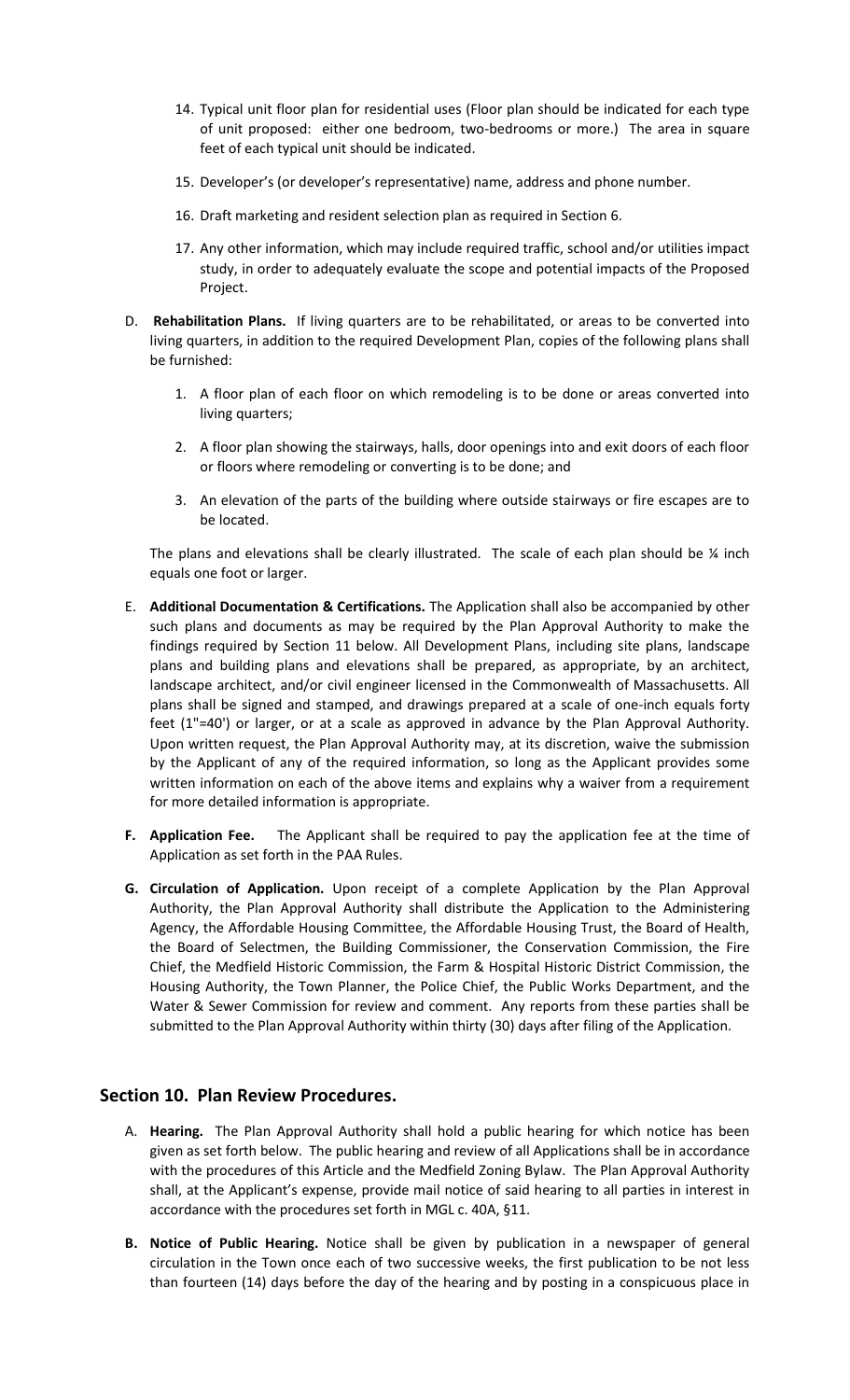the Town Hall for a period of not less than fourteen (14) days before the day of such hearing. In all cases, where notice to individuals, municipal officers, agencies or boards is required, notice shall contain the name of the Applicant, a description of the area or premises, street address, if any, or other adequate identification of the location that is the subject of the Application, the date, time, and place of the public hearing, the subject matter of the hearing, and the nature of action requested, if any. No such hearing shall be held on any day on which a state or municipal election, caucus or primary is held.

- **C. Administering Agency Review**. Prior to granting of any Plan Approval for a Proposed Project, the Applicant must demonstrate to the satisfaction of the Administering Agency, if applicable (i) that the method by which affordable rents or affordable purchase prices will be computed and Eligible Households will be selected are consistent with Section 6, (ii) that the proposed Affordable Housing Restriction meets the requirements of Section 6 and (iii) that the Proposed Project otherwise complies with the provisions of Section 6. Upon making this finding, the Administering Agency shall submit in writing to the Plan Approval Authority notice that the affordability components of the Proposed Project are consistent with the provisions of Section 6.
- **D. Peer Review Fees:** The Applicant shall be required to pay for reasonable consulting fees to provide peer review of the Application for the benefit of the Plan Approval Authority, pursuant to MGL c.44 §53G. Such fees shall be held by the Town in a separate account and used only for expenses associated with the review of the Application by outside consultants, including, but not limited to, attorneys, engineers, urban designers, historic preservation consultants, housing consultants, planners, landscape architects and others. Any surplus funds remaining after the completion of such review shall be returned to the Applicant, without interest. All peer reviewers shall be licensed in the Commonwealth of Massachusetts in their respective disciplined and recognized as an authority in their specialty.

# **Section 11. - Plan Approval Decision.**

- **A. Plan Approval Decision**. The Plan Approval Authority shall make a decision on an Application and shall file said decision, together with the detailed reasons therefor, with the Town Clerk, within one hundred and eighty (180) days of the receipt of the Application by the Town Clerk. The required time limit for public hearings and taking of action by the Plan Approval Authority may be extended by written agreement between the Applicant and the Plan Approval Authority, with a copy of such agreement being filed with the Town Clerk. Failure of the Plan Approval Authority to take action within said one hundred and eighty (180) days or extended time, if applicable, shall be deemed to be Plan Approval of the Application.
- **B. "Failure to Act" De facto Approval.** An Applicant who seeks Plan Approval because of the Plan Approval Authority's failure to act on an Application within the one hundred eighty (180) days or extended time, if applicable, must notify the Town Clerk in writing of such Plan Approval, within fourteen (14) days from the expiration of said time limit for a decision. Such notice shall state that a copy of the notice has been sent by the Applicant to the parties in interest by mail and such notice shall specify that appeals, if any, shall be made pursuant to the Zoning Enabling Act and shall be filed within twenty (20) days after the date the Town Clerk received such notice from the Applicant that the Plan Approval Authority failed to act within the time prescribed.
- **C. Form of Decision**. The Plan Approval Authority's findings, including the basis of such findings, shall be stated in a written decision of Plan Approval, conditional Plan Approval, or denial of the Application. The written decision shall contain the name and address of the Applicant, identification of the land affected and its ownership, and reference by date and title to the plans that were the subject of the decision. The written decision shall certify that a copy of the decision has been filed with the Town Clerk and that all plans referred to in the decision are on file with the Plan Approval Authority. The decision of the Plan Approval Authority, together with the detailed reasons therefor, shall also be filed with the Building Commissioner. A copy of the decision shall be mailed to the owner and to the Applicant, if other than the owner, by the Plan Approval Authority. A notice of the decision shall be sent to the parties in interest and to persons who requested a notice at the public hearing.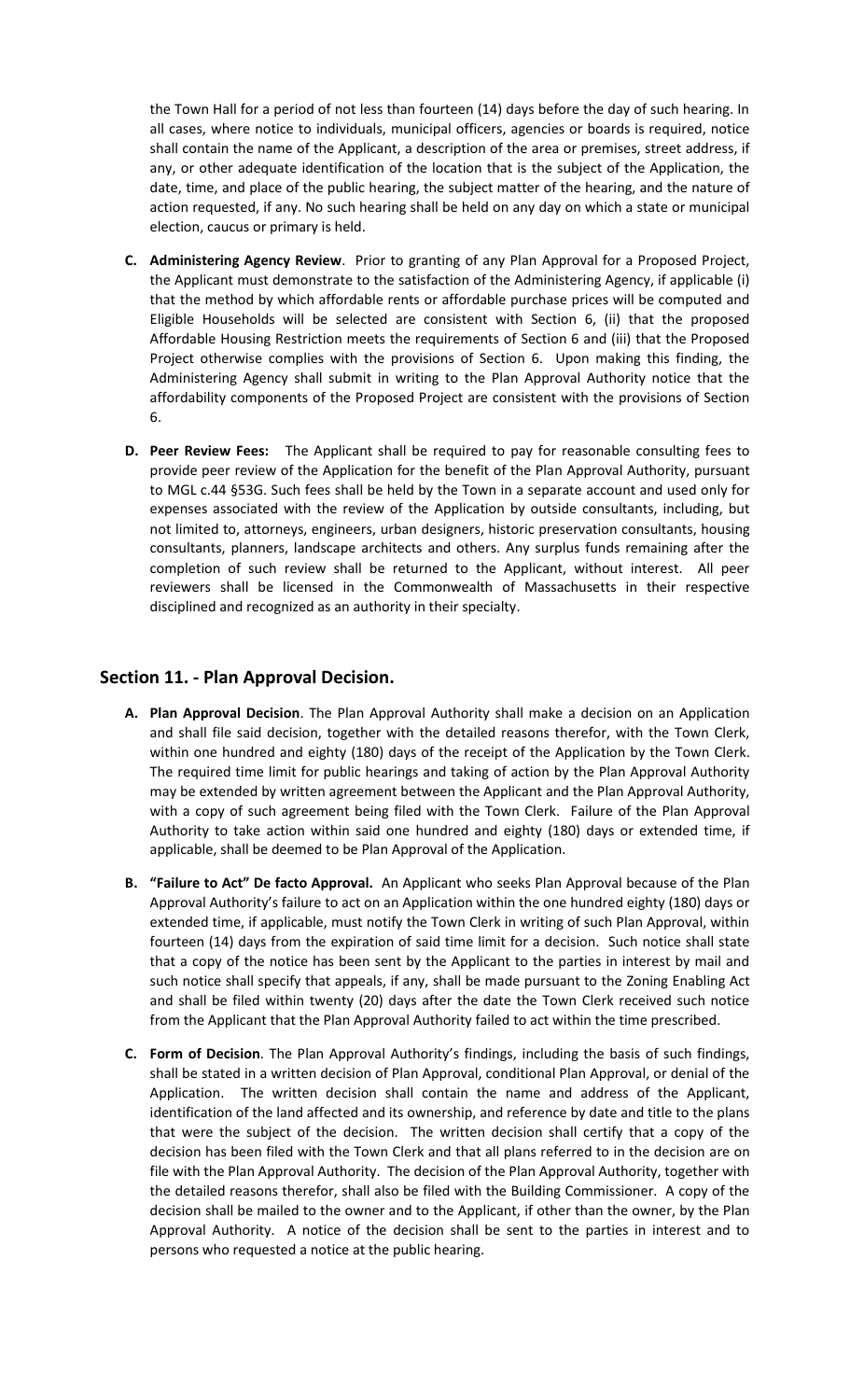- **D. Waivers.** Upon request of the Applicant, the Plan Approval Authority may waive dimensional and other requirements set forth in the MSHD in the interests of design flexibility and overall project quality, and upon a finding that such variation is consistent with the overall purpose and objectives of the MSHD and advances the goals and objectives of the Medfield State Hospital Strategic Reuse Master Plan, or if it finds that such waiver will allow the Proposed Project to achieve the density, affordability, mix of uses, and/or physical characteristics allowable under the provisions of the MSHD.
- **E. Project Phasing.** The Authority, as a condition of Plan Approval, may allow a Proposed Project to be phased at the request of the Applicant, or it may require a Proposed Project to be phased for the purpose of coordinating development with the construction of planned infrastructure upgrades or to mitigate any extraordinary adverse project impacts on nearby properties, either within or without the MSHD. For Proposed Projects that are approved and developed in phases, the total number of Affordable Units in the Proposed Project shall not, at any time, be less than a pro rata portion of the Required Number of Affordable Units applicable to the entire Proposed Project.
- **F. Criteria for Plan Approval.** An Application shall be reviewed by the Plan Approval Authority for consistency with the purpose and intent of this Article. The Plan Approval Authority shall approve the Proposed Project upon the following findings:
	- 1. The Applicant submitted the required fees and information as set forth in the PAA Rules;
	- 2. The Proposed Project and Development Plan as described in the Application meet all of the requirements and standards set forth in this Article and applicable Design Guidelines for the MSHD, or a waiver has been granted therefrom; and
	- 3. Any extraordinary adverse potential impacts of the Proposed Project on nearby properties have been adequately mitigated.

For a Proposed Project subject to the Affordability Requirements of Section 6, compliance with Section 9.B above shall include written confirmation by the Administering Agency that all requirements of Section 6 have been satisfied, as described in Section 10.C above.

- **G. Criteria for Conditional Approval.** The Plan Approval Authority may impose conditions on a Proposed Project as necessary to ensure compliance with the requirements of this Article and applicable Design Guidelines or to mitigate any extraordinary adverse impacts of the Proposed Project on nearby properties.
- **H. Criteria for Plan Disapproval.** The Plan Approval Authority may deny an Application pursuant to this Article only if the Plan Approval Authority finds one or more of the following:
	- 1. The Proposed Project does not meet the requirements and standards set forth in this Article or the applicable Design Guidelines;
	- 2. The Applicant failed to submit information and fees required by this Article and necessary for an adequate and timely review of the design of the Proposed Project or potential impacts of the Proposed Project; or
	- 3. It is not possible to adequately mitigate significant adverse impacts of the Proposed Project on nearby properties by means of suitable conditions.
- **I. Validity of Decision.** A Plan Approval shall not lapse, provided that construction has commenced within two (2) years after the decision is issued, which time shall be extended by the time required to adjudicate any appeal from such Plan Approval. Said time shall also be extended by the Plan Approval Authority upon a showing by the Applicant that the Applicant is actively pursuing other required permits for the Proposed Project or there is other good cause for the failure to commence construction or as may be provided in a Plan Approval for a multi-phase Proposed Project.
- **J.** Upon approval of a Proposed Project by the Plan Approval Authority, but prior to construction, a pre-construction conference must be held with the Town Planner, the Building Commissioner and any other Town staff that the Building Commissioner or the Town Planner considers appropriate. Prior to first occupancy, a pre-Certificate of Occupancy meeting must be held with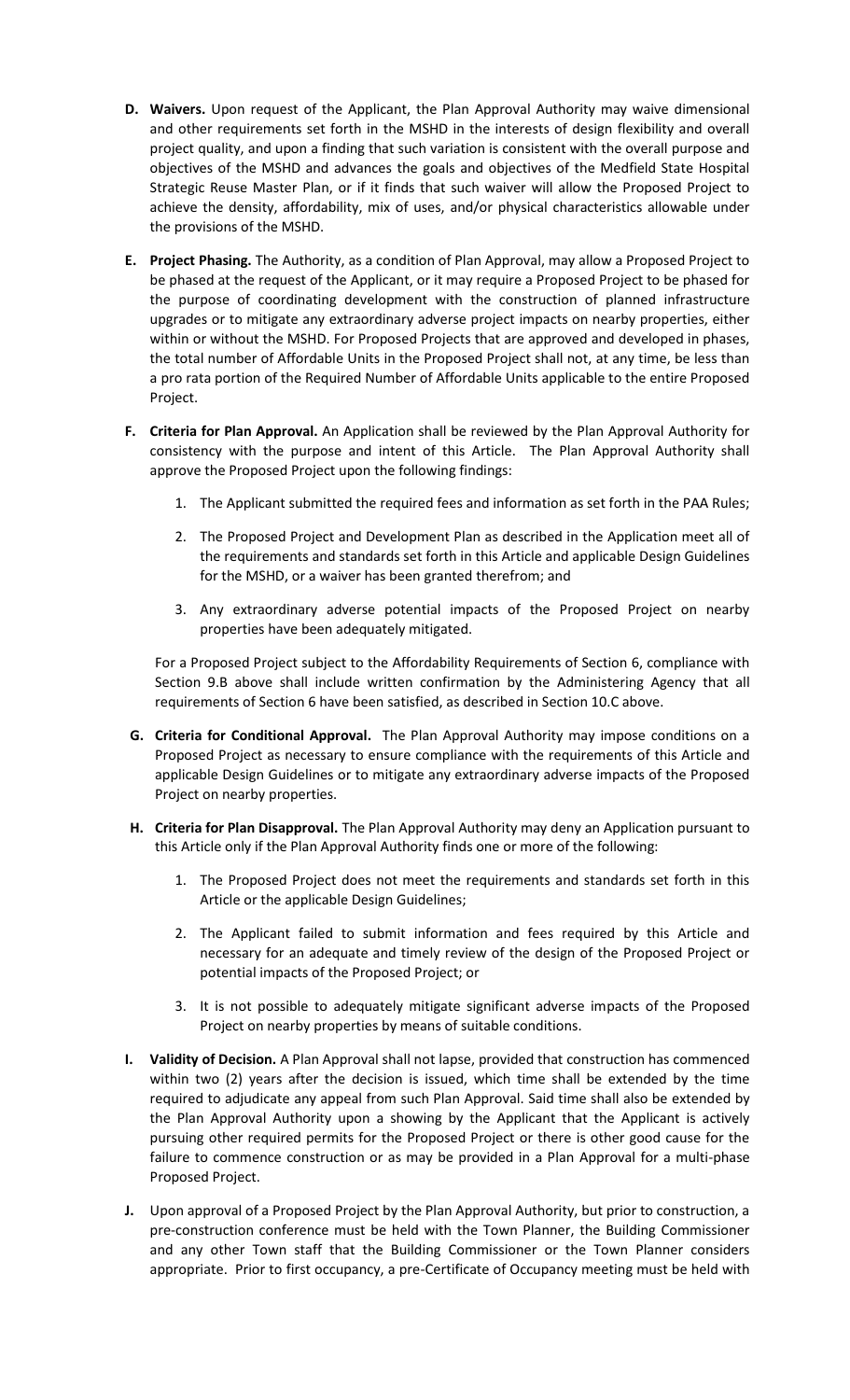the Town Planner, the Building Commissioner and any other Town staff that the Building Commissioner or the Town Planner considers appropriate.

# **Section 12. Change In Plans After Approval.**

- **A. Minor Change.** After Plan Approval, an Applicant may apply to make minor changes in a Proposed Project involving minor utility or building orientation adjustments, or minor adjustments to parking or site details that do not affect the overall buildout or building envelope of the site, or provision of open space, number of housing units, housing need or affordability features. Such minor changes must be submitted to the Plan Approval Authority on application forms provided by the Plan Approval Authority, including, if appropriate, redlined prints of the approved plan reflecting the proposed change(s). The Authority may authorize such changes without the need to hold a public hearing and shall set forth any decision in accordance with Section 11 above.
- **B. Major Change.** Any change deemed by the Plan Approval Authority to constitute a major change to a Proposed Project because the nature of the change in relation to the prior approved plan, or because such change cannot be appropriately characterized as a minor change as described above, shall be processed by the Plan Approval Authority as a new Application pursuant to this Article.

### **Section 13. - Design Guidelines.**

Any Proposed Project undergoing the Plan Approval process shall be subject to Design Guidelines as set forth in this Article. The purpose of the Design Guidelines is to ensure that new development shall be of high quality, and shall be compatible with the character of building types, streetscapes, and other community features traditionally found in the area of the MSHD. The Design Guidelines may be supplemented from time to time by the Plan Approval Authority.

- **A. Campus Character & Context.** The Medfield State Hospital campus is a unique setting both for its historic buildings and its natural features. Characterized by a clear campus "quadrangle" atop a hill crest, the main campus offers views of rolling hills, forested areas, and the Medfield Charles River Gateway to the west. Maintaining these view-sheds is a top priority for the site, and has informed strategies for renovation and new construction, parking and landscape planting.
	- 1. **Campus Setting.** 
		- a. **Medfield State Hospital Campus.** New construction on the main campus area is limited in order to maintain consistent rhythm of perimeter buildings and views between the buildings to the surrounding landscape. New development shall be compatible in relationship to the campus context and surrounding structures in terms of solid to void massing, rhythm and spacing between buildings, setback patterns of buildings and porches, overall building massing and form.
			- (1) The view-shed between buildings, especially to the north, west and south is to be maintained.
			- (2) The rhythm/ spacing of buildings of the core campus should be maintained.
			- (3) Reuse of existing buildings and new construction should orient structures toward the primary street, and main building entries should be from the primary street. (Refer to "Frontage" in Table XII-5 for additional information.)
			- (4) Appropriately designed additions which respect existing building features permitted at the rear of buildings.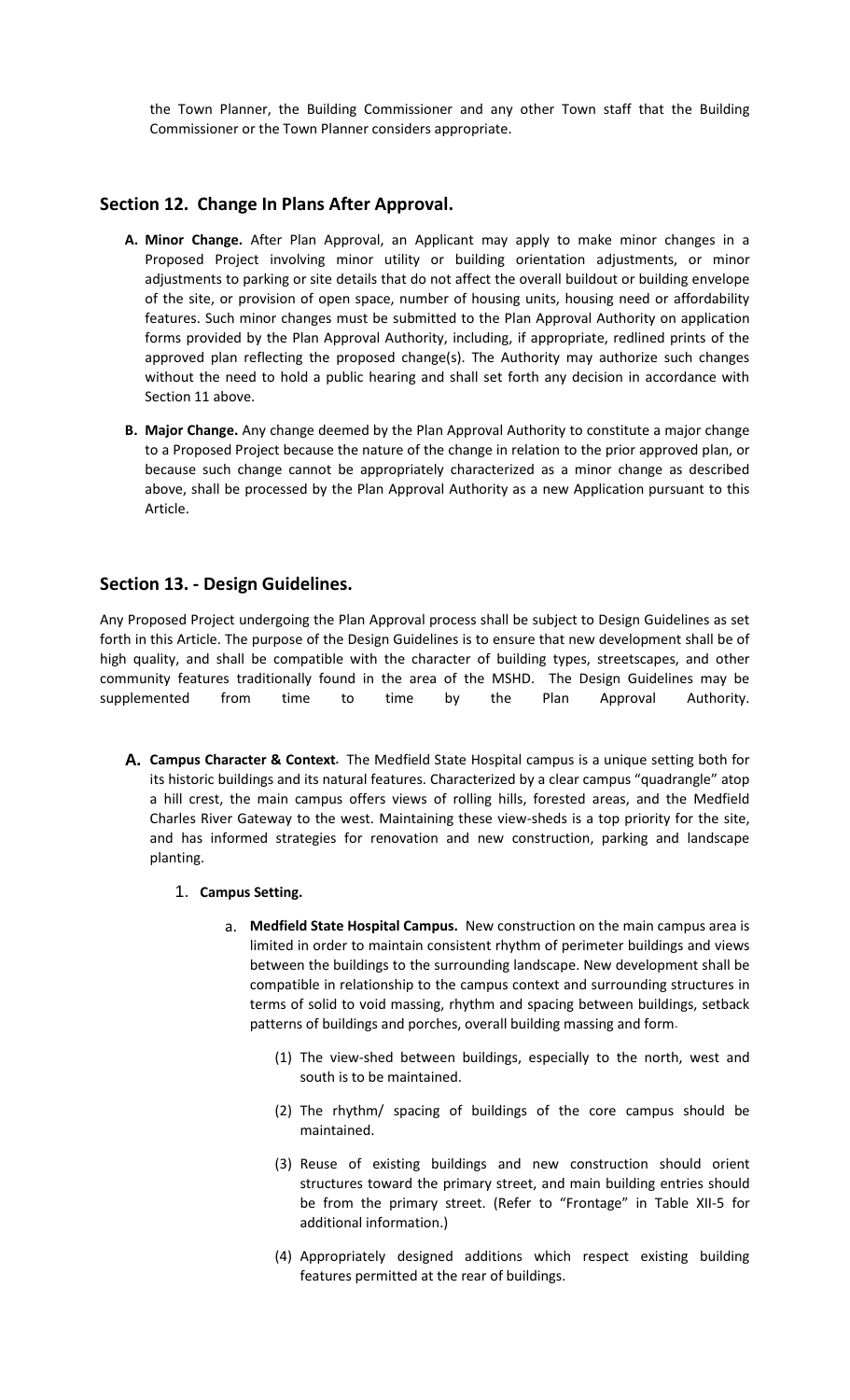- (5) Additions linking buildings are permitted on the east side of the Core Campus only, where they least disrupt view-sheds.
- (6) Links on the East Perimeter of the Core Campus should be set back from the inner street face of buildings and appear to be distinct in materials; glazing is preferred.
- **B. Historic Preservation.** Adherence to the Secretary of the Interior's Standards for Treatment of Historic Properties with Guidelines for Preserving, Rehabilitating & Reconstructing Historic Buildings is a core part of preservation of the Medfield State Hospital properties. Within the standards, the Secretary of the Interior's Standards for Rehabilitation provide the best guidance for the Medfield State Hospital Redevelopment. Principles for preservation include:
	- 1. Removal or alteration of historic features is discouraged; repair is preferred.
	- 2. Replacement of historic materials or features should be based on evidence, and new materials should match those being replaced as best possible.
	- 3. Additions should not impact integrity of the original building if removed in the future.
	- 4. **Cleaning, Repair and Replacement.** Specific approaches for dealing with cleaning, repair and replacement of materials are as follows:
		- a. Retain & repair original materials wherever possible.
		- b. Replace deteriorated material with matching materials.
		- c. Match masonry and mortar as closely as possible.
		- d. Clean masonry with gentlest method possible.
		- e. Avoid using waterproofing or water repellent coatings on masonry.
		- f. Do not paint masonry.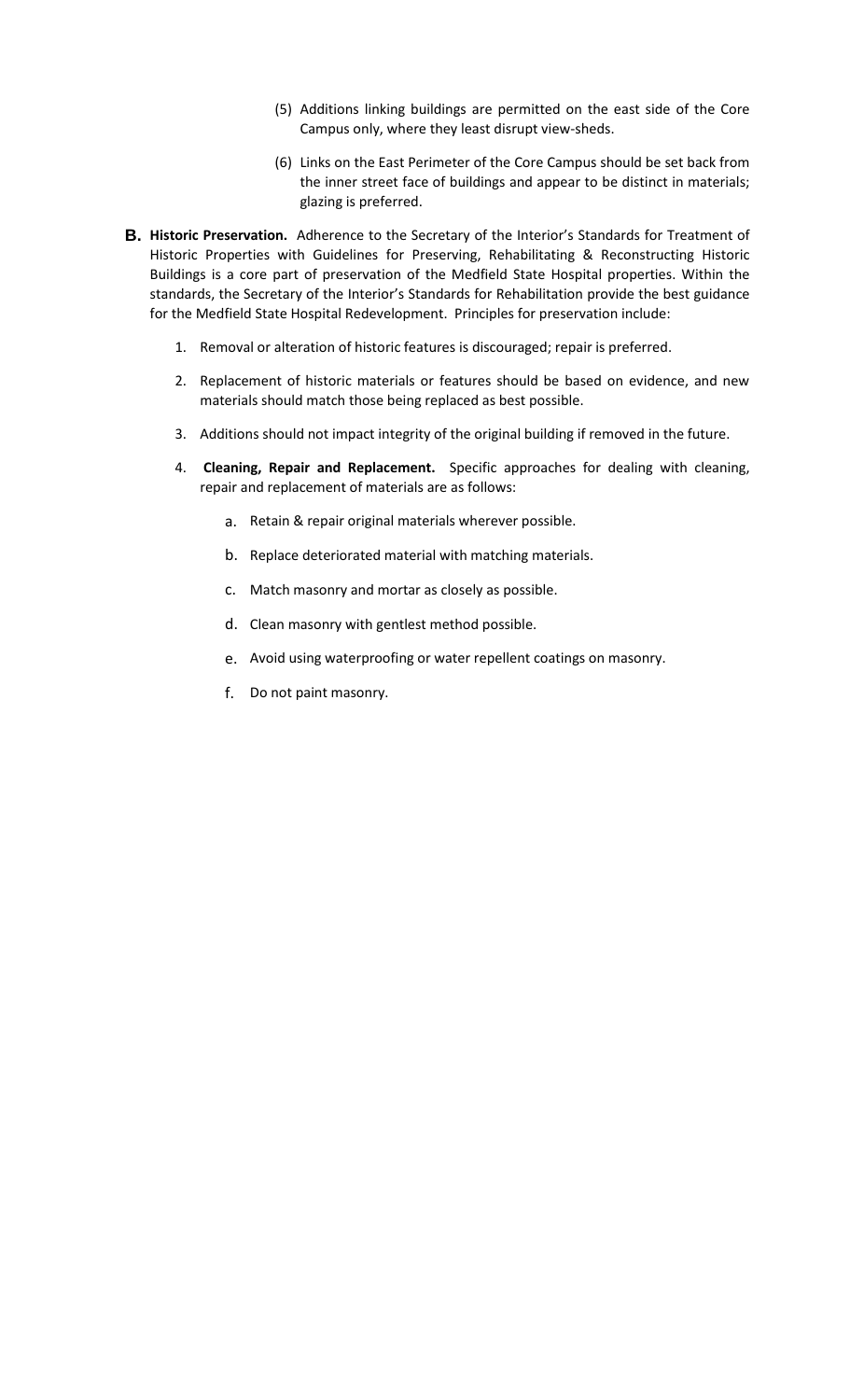|  |  | Table 3. Design Guidelines for MSHD and Dimensional Requirements. |
|--|--|-------------------------------------------------------------------|
|  |  |                                                                   |

| Sub-Zone/Area                                           | <b>Footprint</b>                                                                                                                                                                                                                                                                                                                                                           | <b>Frontage</b>                                                                                                                                                                                                                         | <b>Height</b>                                                                                                                                                                                                                                   |  |
|---------------------------------------------------------|----------------------------------------------------------------------------------------------------------------------------------------------------------------------------------------------------------------------------------------------------------------------------------------------------------------------------------------------------------------------------|-----------------------------------------------------------------------------------------------------------------------------------------------------------------------------------------------------------------------------------------|-------------------------------------------------------------------------------------------------------------------------------------------------------------------------------------------------------------------------------------------------|--|
| <b>Core Campus:</b><br><b>West Perimeter of</b><br>Quad | Limited to existing<br>building footprints, plus<br>the area of previous<br>porches.                                                                                                                                                                                                                                                                                       | Maintain line of existing<br>building frontage facing<br>the quadrangle.                                                                                                                                                                | Maintain height, cornice<br>line and floor-to-floor<br>levels consistent with<br>existing structures. (See<br>section 13.C-1.)                                                                                                                  |  |
| <b>Core Campus: North</b><br><b>Perimeter of Quad</b>   | Limited to existing<br>building footprints.<br>Extensions to the north<br>are possible but not to<br>exceed 100% of the<br>existing footprint.<br>Planning Board approval<br>required.                                                                                                                                                                                     | Maintain line of existing<br>building frontage facing<br>the quadrangle.                                                                                                                                                                | Maintain height, cornice<br>line and floor-to-floor<br>levels consistent with<br>existing structures. (See<br>section 13.C-1.)                                                                                                                  |  |
| <b>Core Campus: East</b><br><b>Perimeter of Quad</b>    | Limited along East Street<br>to existing building<br>footprints, plus the area<br>of previous porches.<br>Connections between<br>buildings are allowed,<br>with a maximum<br>footprint of 2,000 SF<br>each. Planning Board<br>approval required. New<br>construction permitted<br>on site of former TB<br>Cottage, east of South<br>Street and west of<br>Stonegate Drive. | Maintain line of existing<br>building frontage facing<br>the quadrangle.<br>New link construction<br>should be set back from<br>the inner street face of<br>buildings, and appear to<br>be distinct in materials;<br>glazing preferred. | Maintain height, cornice<br>line and floor-to-floor<br>levels consistent with<br>existing structures.<br>(See section 13.C-1.)                                                                                                                  |  |
| <b>Core Campus:</b><br>South Perimeter of<br>Quad       | Limited to existing<br>building footprint;<br>additions or extensions<br>are prohibited.                                                                                                                                                                                                                                                                                   | Maintain line of existing<br>building frontage facing<br>the quadrangle.                                                                                                                                                                | Maintain height, cornice<br>line and floor-to-floor<br>levels consistent with<br>existing structures. (See<br>section 13.-1.)                                                                                                                   |  |
| <b>Core Campus: Core</b><br>of Quad                     | Where additions to<br>existing structures are<br>permitted per the Master<br>Plan, footprint of<br>addition not to exceed<br>50% of existing footprint.<br>If Building 27B is<br>demolished, new<br>construction of up to 50%<br>of the existing building<br>foot print may be<br>permitted, subject to<br>design review. Planning<br>Board approval required.             | N/A                                                                                                                                                                                                                                     | Maintain height, cornice<br>line and floor-to-floor<br>levels consistent with<br>existing structures. (See<br>section 13.C-1.)                                                                                                                  |  |
| <b>West Slope</b>                                       | Limited to existing<br>building footprints, with<br>the exception of the area<br>north of North Street,<br>where new construction<br>residential uses are<br>permitted.                                                                                                                                                                                                    | N/A                                                                                                                                                                                                                                     | Maintain height, cornice<br>line and floor-to-floor<br>levels consistent with<br>existing structures (See<br>section 13.C-1.), with the<br>exception of the area<br>north of North Street<br>where a maximum of 40<br>feet to the lower edge of |  |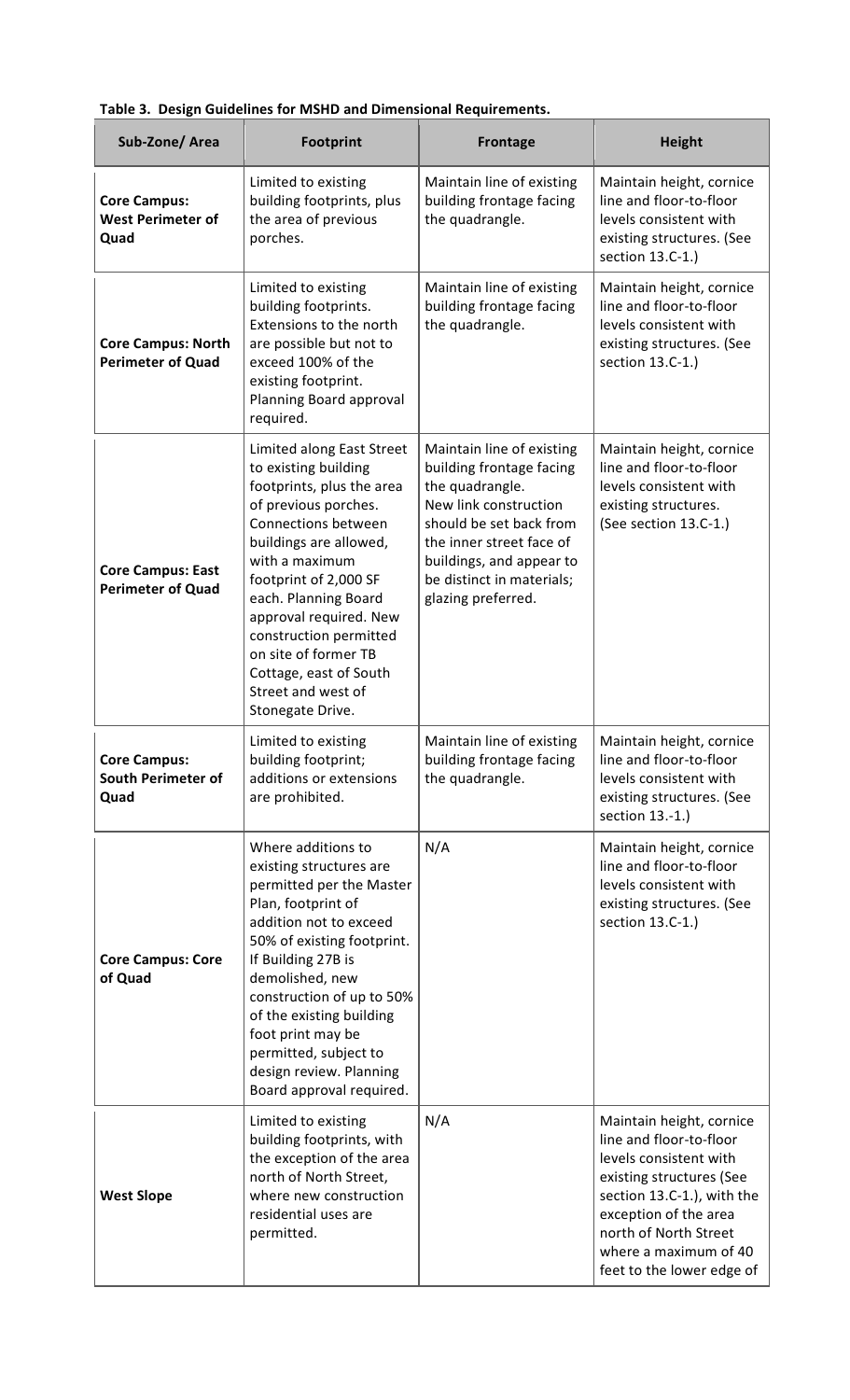| Sub-Zone/Area            | <b>Footprint</b>                                                                                                                                                                                                                                                                                                                                                  | <b>Frontage</b>                                                         | <b>Height</b>                                                                             |
|--------------------------|-------------------------------------------------------------------------------------------------------------------------------------------------------------------------------------------------------------------------------------------------------------------------------------------------------------------------------------------------------------------|-------------------------------------------------------------------------|-------------------------------------------------------------------------------------------|
|                          |                                                                                                                                                                                                                                                                                                                                                                   |                                                                         | the roof eave is<br>permitted.                                                            |
| <b>Cottage Arboretum</b> | New construction with a<br>maximum footprint of<br>3,600 SF is permitted;<br>new construction should<br>be sited so as not to<br>impact or remove<br>existing specimen trees.                                                                                                                                                                                     | Minimum 15 feet, and<br>maximum of 30 feet from<br>the edge of the ROW. | Maximum 35 feet to peak<br>of roof.                                                       |
| <b>Water Tower</b>       | New construction<br>prohibited, with the<br>exception of parking with<br>solar panels above, single<br>story accessory<br>structures for parking<br>and community gardens,<br>and for public water<br>supply purposes.                                                                                                                                            | N/A                                                                     | Maximum 12 feet to the<br>bottom of the roof eave<br>for accessory parking<br>structures. |
| <b>North Field</b>       | New construction of<br>structures that support<br>public recreation and arts<br>use allowed through<br>special permit. Structures<br>must not impact the<br>viewshed or night sky.<br>The portion of the North<br>Field area that may have<br>new construction with a<br>Special Permit may not<br>exceed 360 feet north of<br>the centerline of North<br>Street. | Structures must be sited<br>so as not to impact the<br>viewshed.        |                                                                                           |
| <b>The Green</b>         | New construction of<br>structures that support<br>public recreation and arts<br>use allowed thru special<br>permit. Structures must<br>not impact the viewshed<br>or night sky. The<br>maximum percentage of<br>lot coverage as defined in<br>§300.2.1 shall be no<br>more than thirty percent<br>$(30\%).$                                                       | Structures must be sited<br>so as not to impact the<br>viewshed.        |                                                                                           |

- **C. Buildings.** To address how rehabilitation and new construction projects best fit in with the established context of the campus, the design guideline criteria for buildings address massing and form, site relationships, orientation, fenestration and materials.
	- **1. Design & Massing**
		- a. **Existing Building Character.** The existing campus buildings on the MSH campus are characterized by:
			- (1) Steep-pitched, slate roofs with dormers, clerestories and chimneys.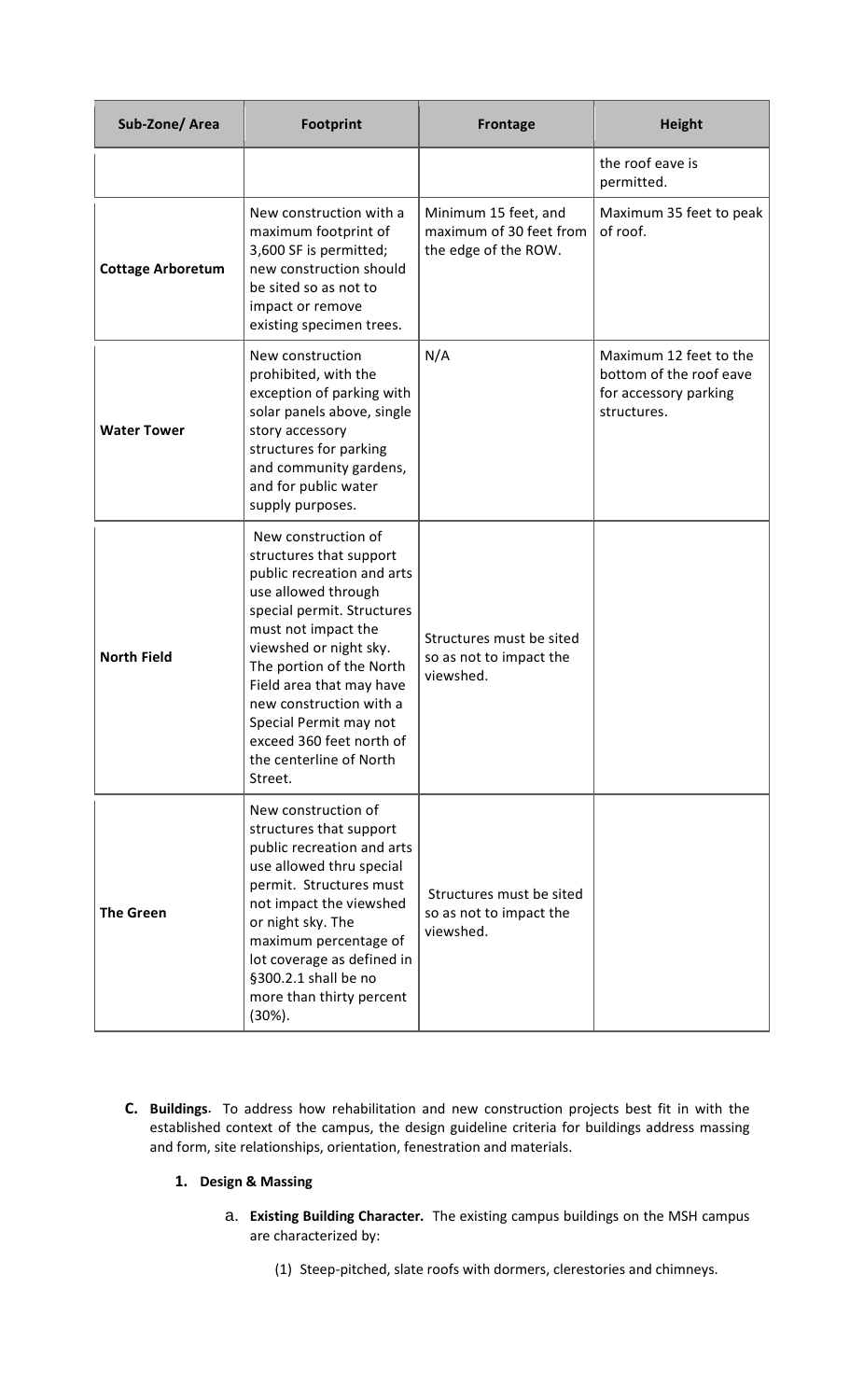- (2) A three-part massing consisting of: a base (an exposed basement/ lower level), a two-story section with generous floor to floor heights, and a steep pitched roof.
- (3) Wood porches and entry stairs protrude from the main brick building massing.
- b. **Building Rehabilitation**. Effort should be made to rehabilitate existing structures in order to maintain the historic campus setting. To this end:
	- (1) Building features removed over time, such as verandas, porches and entry stoops should be reconstructed or may be integrated into the building as part of new uses.
	- (2) New construction need not replicate existing buildings, but should reflect the massing, floor heights and character of the existing buildings in order to promote a consistent appearance across the campus.
	- (3) New construction should match the cornice height and floor-to-floor dimension of existing buildings in order to reflect the scale of the campus setting.
	- (4) Any new construction should maintain a consistent building line relative to the street in the Core Campus area.
	- (5) New construction should maintain a distance between structures, existing or new, that is consistent with the existing core campus building footprints.
- **2. Windows and Doors.** Guidelines for window openings and glazing, door openings and doors are as follows:
	- a. New glazing is acceptable if elements are consistent in scale, rhythm, color, and transparency with campus setting.
	- b. Existing door and window openings should be retained; do not enlarge or reduce size of existing openings.
	- c. Replacement windows on existing structures should match original window mullions and details.
	- d. Rhythm or pattern of door and window openings should be consistent with that of the original buildings.
- **3. Materials.** Material choices for new construction and renovations are important in the context of the historic campus and natural areas of Hospital Road.
	- a. **Character of Existing Materials in Medfield State Hospital North Buildings.** The current campus is characterized by brick buildings with slate roofs, and white painted wood window frames, porches and details. The brick construction incorporates detail on the cornice line and eave area, around window openings and at entryways.
	- b. **Materials for Rehabilitation and New Construction on MSH North.** While not limited to the existing palette of existing materials, new construction should reflect the quality of construction and durability of materials in existing historic context. While some new materials may better address maintenance issues, their appearance may not be in keeping with the historic character of the campus. For this reason, materials such as vinyl siding and brick veneer are prohibited.
	- c. **Electric and Gas**. Energy Star conservation-rated lighting, appliances, and heating and cooling systems should be used in both rehabilitation and new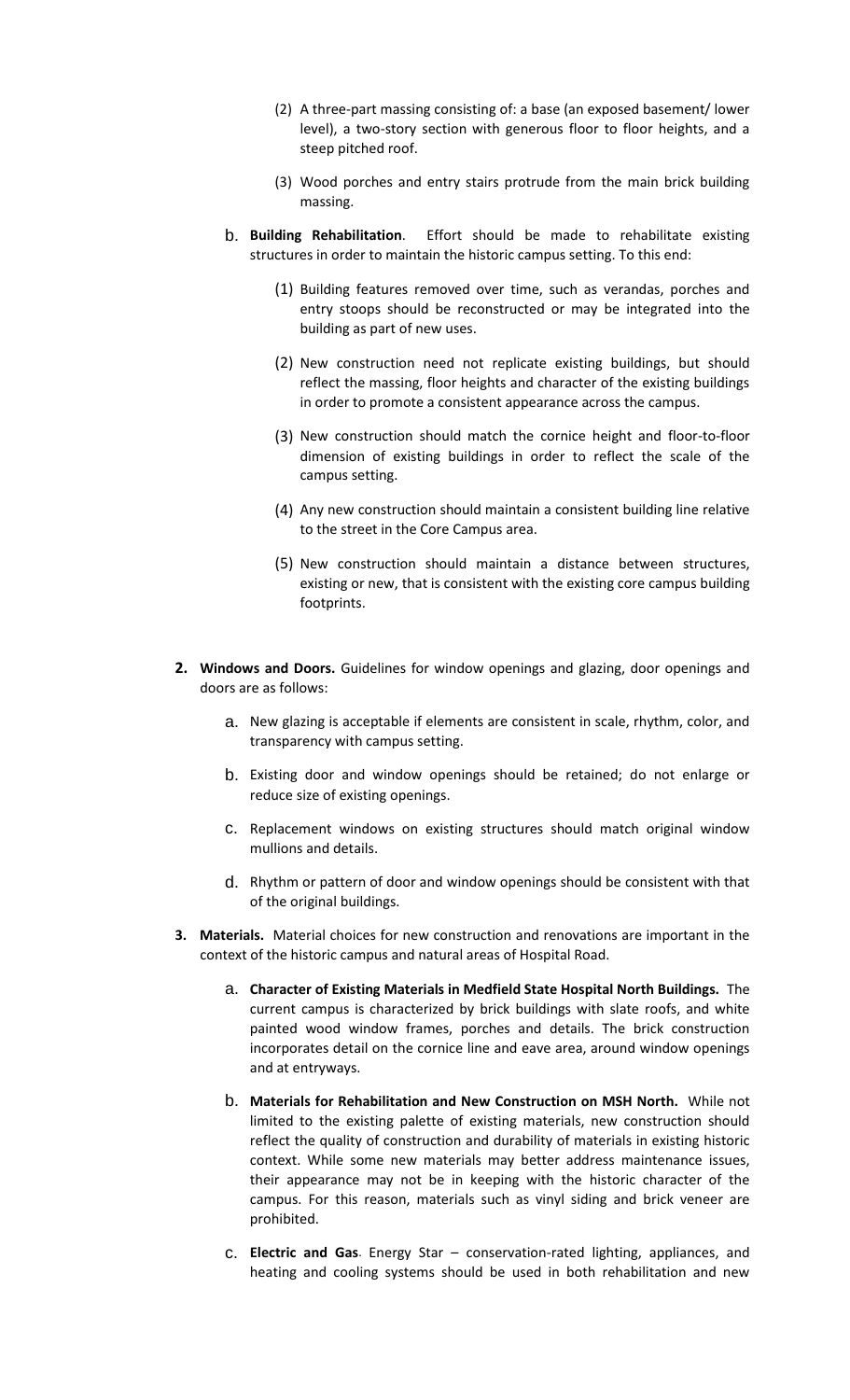construction throughout MSHD. Renewable energy technologies, such as solar energy, geothermal, microgrids and waste heat recovery are encouraged; wind turbines and stand-alone ground mounted solar arrays are not encouraged.

d. **Water.** Water Sense – conservation-rated products and services should be used in both rehabilitation and new construction throughout MSHD. Water Sense products include, but are not limited to low-flush toilets, water-reducing shower heads, and water-conserving appliances. Water saving methods, such as capturing ground water run-off and recycling gray water for irrigation are encouraged.

#### **4. Roofs.**

**a. MSH North.** The MSH campus buildings are distinguished by steep pitched, slate roofs.

- (1) As character-giving elements of the buildings, existing hip roofs, dormers, and clerestories should be preserved.
- (2) Details of roof construction such as cornices, brackets, gutters, and cupolas, should be preserved.
- (3) Deteriorated roof materials should be replaced with like materials, or if not feasible, with materials that approximately match the existing in size, shape, color, texture, and installation method.

#### **D. Infrastructure.**

- 1. **Streets & Sidewalks**. Streets and sidewalks should be compatible with the historic fabric of the MSH campus and in keeping with the Secretary of the Interior's Standards for the Treatment of Historic Properties.
- **2. Utilities.** The impact of utilities on viewsheds and on the historic fabric of the campus should be minimized. To this end:
	- a. Utilities and infrastructure should be installed underground so as not to impact the character of the campus or disrupt view-sheds.
	- b. Utility infrastructure elements, such as electrical boxes, standpipes and similar items, should be located to the rear of buildings, out of view from the main campus quadrangle. Utility infrastructure elements should be screened from view with landscape treatment.

#### **3. Lighting.**

- a. Building lighting, signage lighting and site lighting should adhere to any dark sky guidelines adopted from time to time by the Medfield Planning Board.
- b. Pedestrian scaled lighting should be provided at paths and walks in the public areas of the main campus.

#### **E. Access & Parking.**

**1. Public Parking.** Public parking to support public access to site is to be provided. Public parking should also be provided for visitors to residential homes and for customers of commercial and nonprofit uses.

- a. The primary public parking areas should be concentrated at the entry road by Building 2, and near the access point to the Medfield Charles River Gateway in the northwest corner of the property. Additional smaller-scale public parking areas should be distributed across the MSH Core Campus, West Slope and Water Tower areas.
- b. On street parking is permissible per the Master Plan;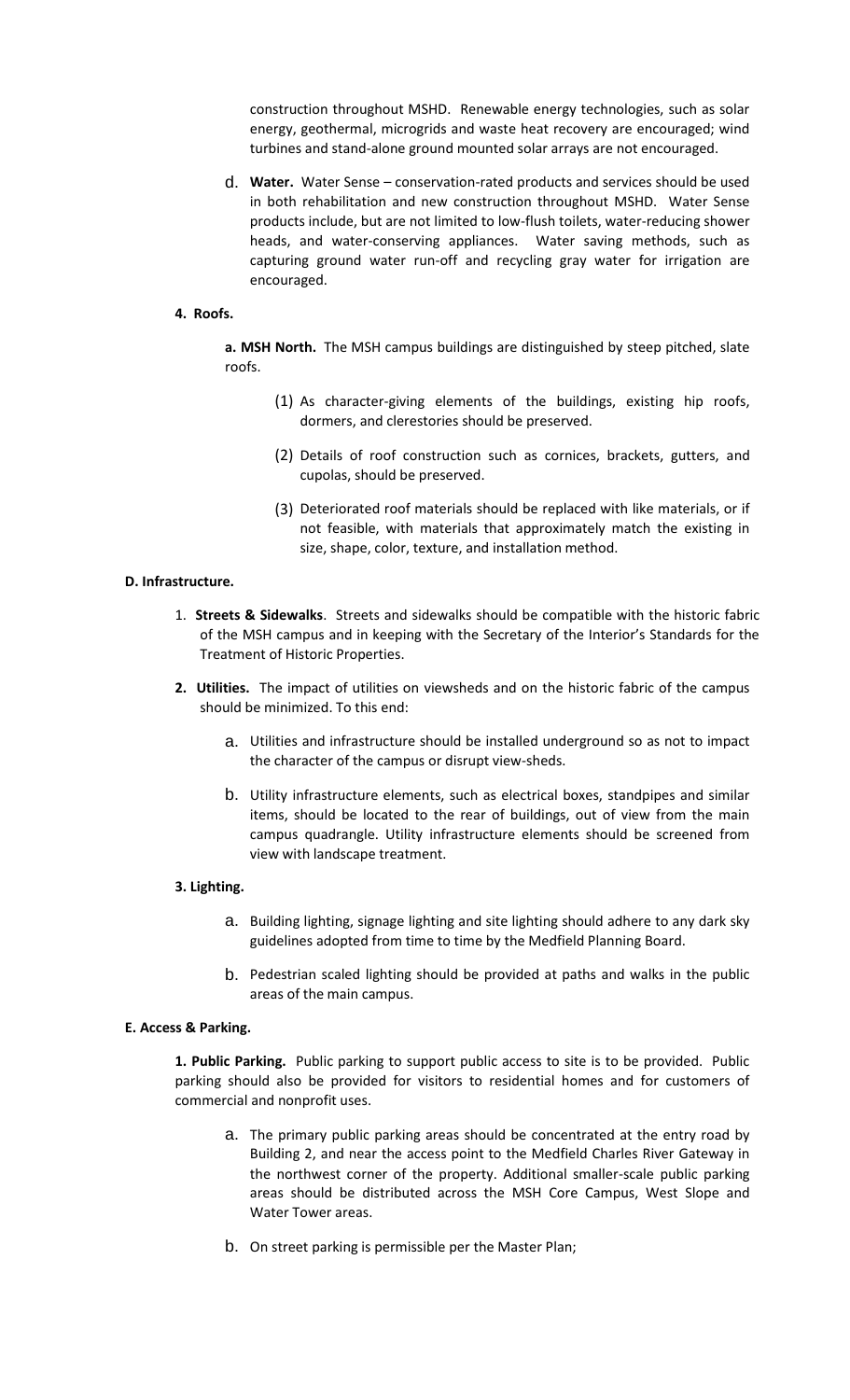c. One bump-out with vegetation is required for every ten or fewer parking spaces.

#### **2. Building Entrances.**

- a. In the Core Campus area, primary building entrances should match the historic pattern of building stoops and porches, and be oriented toward the campus core road.
- b. In other areas of the MSH site, primary building entrances should be oriented toward the addressing street.
- c. Secondary building entrances from parking areas may be located at the rear or sides of buildings.
- **3. Garage and Parking Entrances.** Garage and parking entrances should be from the rear of buildings on the Core Campus quadrangle so as to support a pedestrian-oriented walkable core area and not visually disrupt the main campus circulation.
- **4. Parking Areas.**
	- **a.** Parking should be provided based on the Institute of Transportation Engineers (ITE) Parking Generation, 4th Edition for Average Peak Period Parking Demand.
	- **b.** Ample storage area for snow removal should be located so as to not damage the campus landscape or impact the natural areas surrounding the campus.
	- **c.** Parking should be screened from view and preferably located at the rear of buildings.
	- **d.** Parking on The Green is limited to special event parking, if necessary.
	- **e.** Shared-use parking with MSH patrons and residents should be developed in conjunction with the prospective siting of municipal recreational facilities or other uses south of Hospital Road.
- **F. Landscape.** The essence of Medfield State Hospital's character lies in the contrast between the formality of the hilltop campus and the surrounding pastoral landscape. Development on the campus should respect this framework through contextual siting of buildings and appropriate enhancements to the campus landscape.

#### **1. Landscape Setting.**

- a. Maintain the thoughtfully and creatively designed landscape within the Core Campus.
- b. Maintain the open, rolling pastoral landscape of the Historic Farm and Hospital District along both sides of Hospital Road.
- c. Maintain the historic gateway and entrances to the site and the tree-lined historic entry drives—Stonegate Drive, which runs along the existing ridge line and Service Drive.
- d. Preserve and retain existing stone walls. New entry walls, site walls or stone fencing should be of fieldstone to match the existing campus entry gates and walls.
- e. Preserve the connection to the Charles River from the Core Campus.
- f. Restore and preserve the Common to the west of Lee Chapel.
- g. With the demolition of Building 27B, enlarge the landscaped park area to create a town square or add a structure that meets design standards.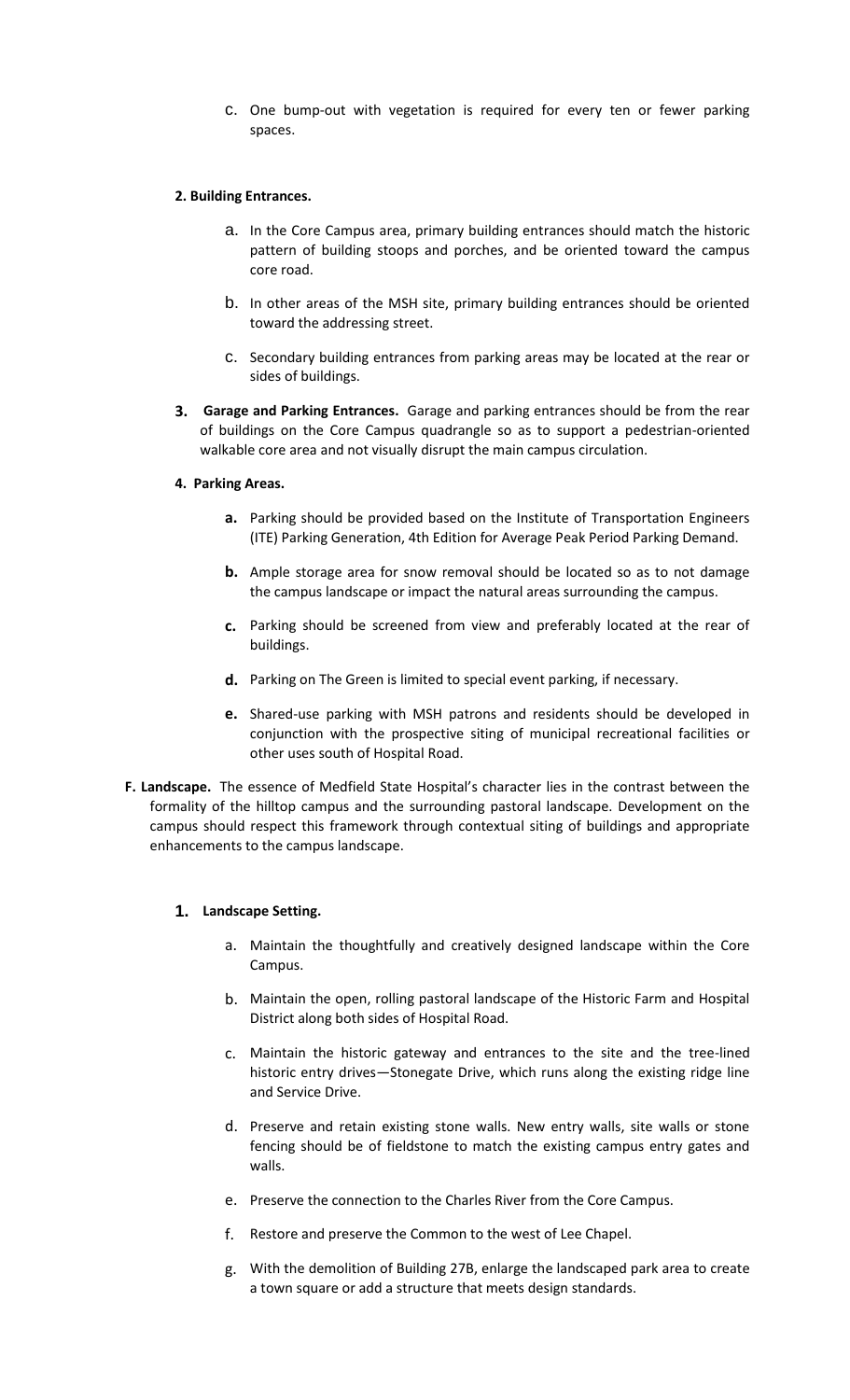- h. Preserve historic landforms, such as the knoll on The Green by the Superintendent's House that contribute to the character of the campus.
- **2. Buffers and Screening.** Landscape buffers and quality screening elements consistent with the campus character and the species and variety of trees and shrubs currently in place should be used to minimize disruption of the campus environment and important viewsheds. Buffers and screening are required as follow:
	- a. Landscape buffers should be provided at utility infrastructure, such as electric boxes, to screen them from view.
	- b. Landscape buffers and fence screening should be provided at trash areas and maintenance areas.
	- c. Landscape buffers should be provided between parking lots and residential uses.
	- **d.** Parking areas should have tree planting areas. A minimum of one tree planting area for every ten parking spaces should be provided; if a more restrictive requirement is outlined in any town-wide design guidelines the more restrictive requirement shall apply.

#### **3. Trees and Plantings.**

- a. Protect and preserve the historic, mature trees that define the spaces and streets of the MSHD.
- b. The historic specimen tree collection is to be preserved and maintained throughout the site, and in particular in the Core Campus, the Green and the Cottage Arboretum areas.
- c. Invasive species should be removed, and new plant materials should be native species. In the Cottage Arboretum area new specimen plantings are encouraged.
- d. Tree plantings along Stonegate Drive should be restored.
- e. The parallel lines of street trees that, along with the architecture, create the street walls of the Core Campus should be maintained and reinforced.

#### **4. Irrigation.**

- **a. Soil Moisture-Sensor Devices:** All in-ground irrigation systems installed shall be equipped with a soil moisture-sensor device to prevent the system from operating when not needed. Any service or repair to an existing in-ground irrigation system shall include the installation of a moisture-sensor device, if the same is not already installed and in good working condition. Proof of this installation shall be provided to Medfield Board of Water and Sewer.
- **b. Timing Device**. All in-ground irrigation systems shall be equipped with a timing device that can be set to make the system conform to any Non-essential Outdoor Water Use Restrictions that may be issued by the Town of Medfield.
- **c. Shutoff Valve.** All in-ground irrigation systems shall be plumbed so that a shutoff valve is located outside the building.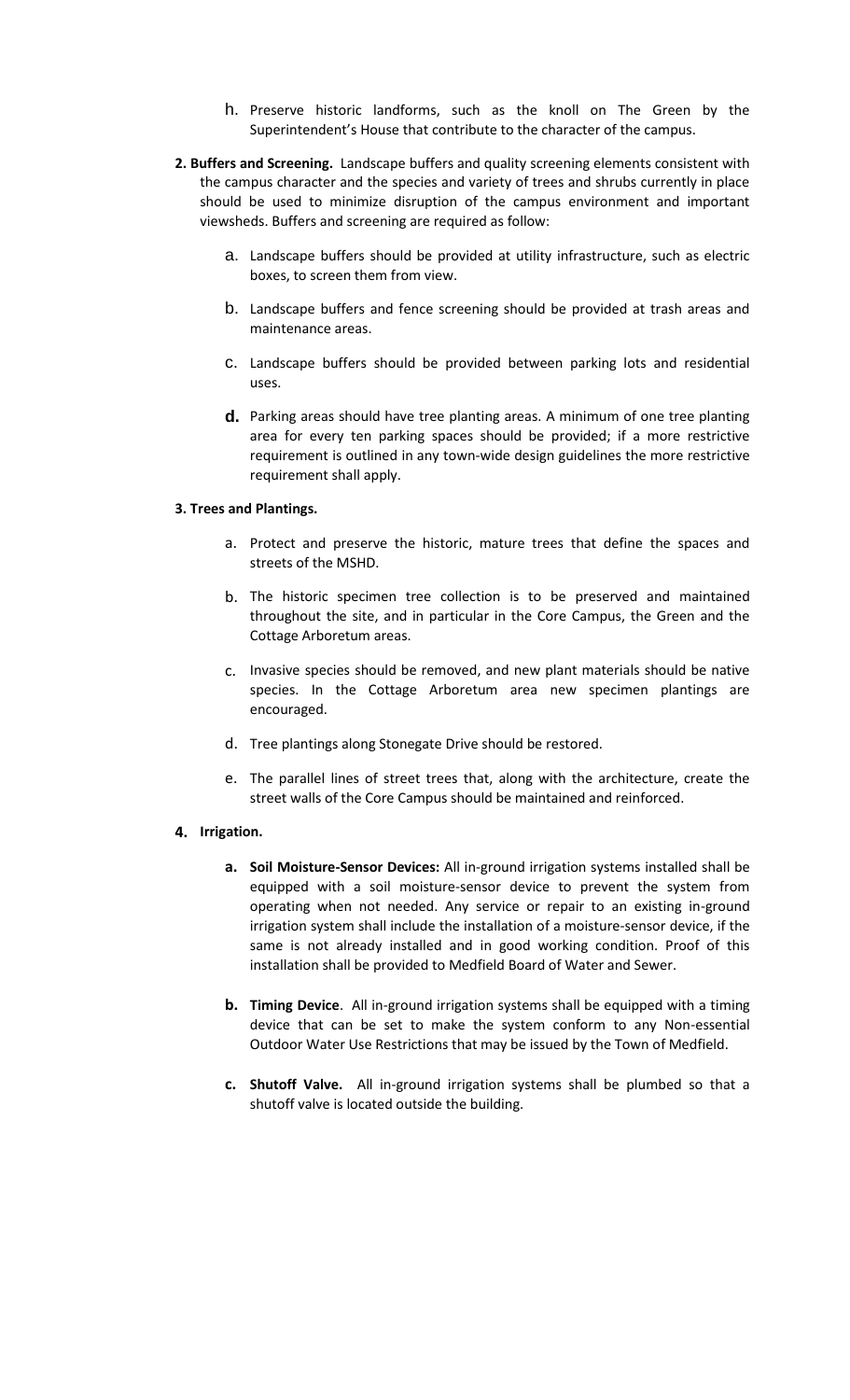# **Section 14. Signage.**

The provisions of the Sign Bylaw (Article 13) shall apply in the MSHD, provided that Sign Bylaw provisions applicable in business districts shall apply to all signs for "Non-Residential Uses" listed in Table 1 of this Section and Sign Bylaw provisions applicable to residential uses shall apply to all signs for "Residential Uses" listed in Table 1 of this Section.

# **Section 15. Severability.**

If any provision of this Article is found to be invalid by a court of competent jurisdiction, the remainder of this Article shall not be affected, but shall remain in full force. The invalidity of any provision of this Article shall not affect the validity of the remainder of this Article and the Zoning Bylaw.



**FIGURE 1: Medfield State Hospital District and Sub-Zones.**